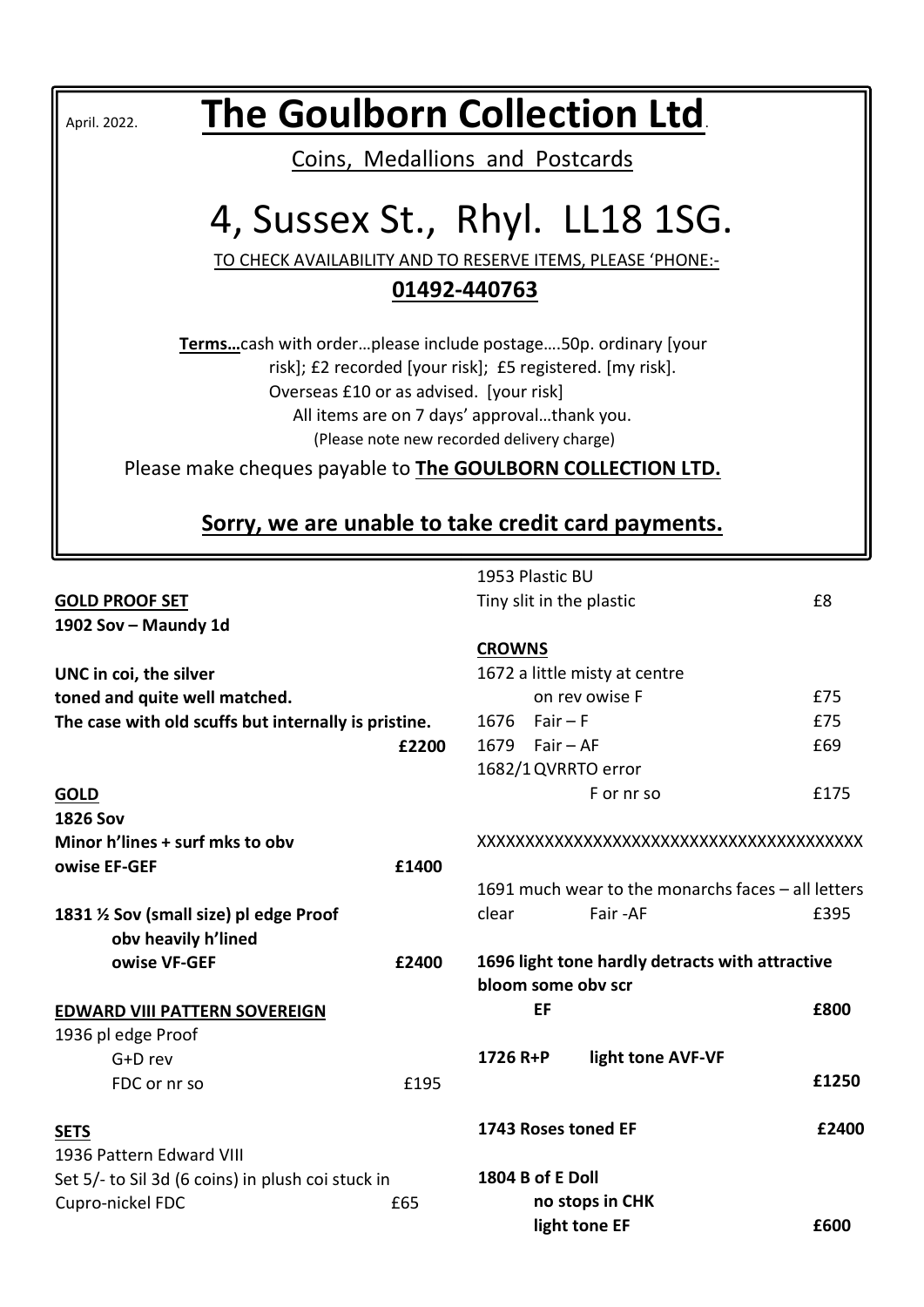|                   | <b>CROWNS (Cont)</b>       |       |
|-------------------|----------------------------|-------|
| <b>1818 LVIII</b> |                            |       |
|                   | light tone                 |       |
|                   | <b>UNC or nr so</b>        | £650  |
|                   |                            |       |
|                   | 1819 LX surf mks           |       |
|                   | owise GF                   | £28   |
| 1821 F-GF         |                            | £35   |
|                   |                            |       |
| 1844 sm date      |                            |       |
|                   | light tone                 |       |
|                   | with some lustre           | £1100 |
|                   |                            |       |
| 1845 light tone   |                            |       |
|                   | a few minor obv surf mks   |       |
|                   | owise VF - GVF             | £130  |
| 1847 VF           |                            | £175  |
| 1887 light tone   |                            |       |
|                   | UNC or nr so               | £110  |
| 1889              | F-VF                       | £28   |
| 1889              | BU or nr so                | £220  |
|                   |                            |       |
|                   |                            |       |
|                   | 1900 LXIV BU or nr so      | £295  |
|                   |                            |       |
|                   | 1902   VF-GVF 2 sebs       | £105  |
|                   | 1927 Proof toned           |       |
|                   | FDC or nr so               | £275  |
|                   |                            |       |
|                   | 1931 light tone GEF        | £275  |
|                   |                            |       |
| 1935              | BU                         | £25   |
| 1935              | ЕF                         | £17   |
|                   | 1937 Proof light toning    |       |
|                   | <b>UNC</b>                 | £59   |
|                   | 1937 lustrous UNC or nr so | £28   |

| 1951 Proof FDC or nr so   | £5                 |       |  |
|---------------------------|--------------------|-------|--|
| 1953                      | BU ek              | £1.75 |  |
| 1960                      | BU                 | £5    |  |
| 1960                      | Proof FDC or nr so | f12   |  |
| 1972 sil Proof FDC in coi |                    | f22   |  |
| <b>DOUBLE FLORINS</b>     |                    |       |  |

# XXXXXXXXXXXXXXXXXXXXXXXXXXXXXXXXXXXXXXXX 1887A Proof FDC or nr so with cameo frosting + rainbow tone **E925** XXXXXXXXXXXXXXXXXXXXXXXXXXXXXXXXXXXXXXXX 1877A a few minor obv surf mks owise lustrous UNC **E59** 1888 lustrous UNC or nr so £75 1889 EF a little dirt on rev  $\overline{55}$ 1889 inv 1 lustre EF 6130 **HALFCROWNS** 1685 Fair – NF £105 1687 F – GF 195

# XXXXXXXXXXXXXXXXXXXXXXXXXXXXXXXXXXXXXXXX

1693 toned EF with a sm obv edge bite which does not unduly detract £895

XXXXXXXXXXXXXXXXXXXXXXXXXXXXXXXXXXXXXXXX

1712 R + P light tone NEF – EF  $E$  £550

#### XXXXXXXXXXXXXXXXXXXXXXXXXXXXXXXXXXXXXXXX

| 1816 LH                       | NF |             | f13         |
|-------------------------------|----|-------------|-------------|
|                               |    |             |             |
| 1817 LH lustrous              |    | <b>AUNC</b> | £295        |
|                               |    |             |             |
| 1817SH light toning, a little |    |             |             |
| Uneven                        |    | GFF         | <b>£250</b> |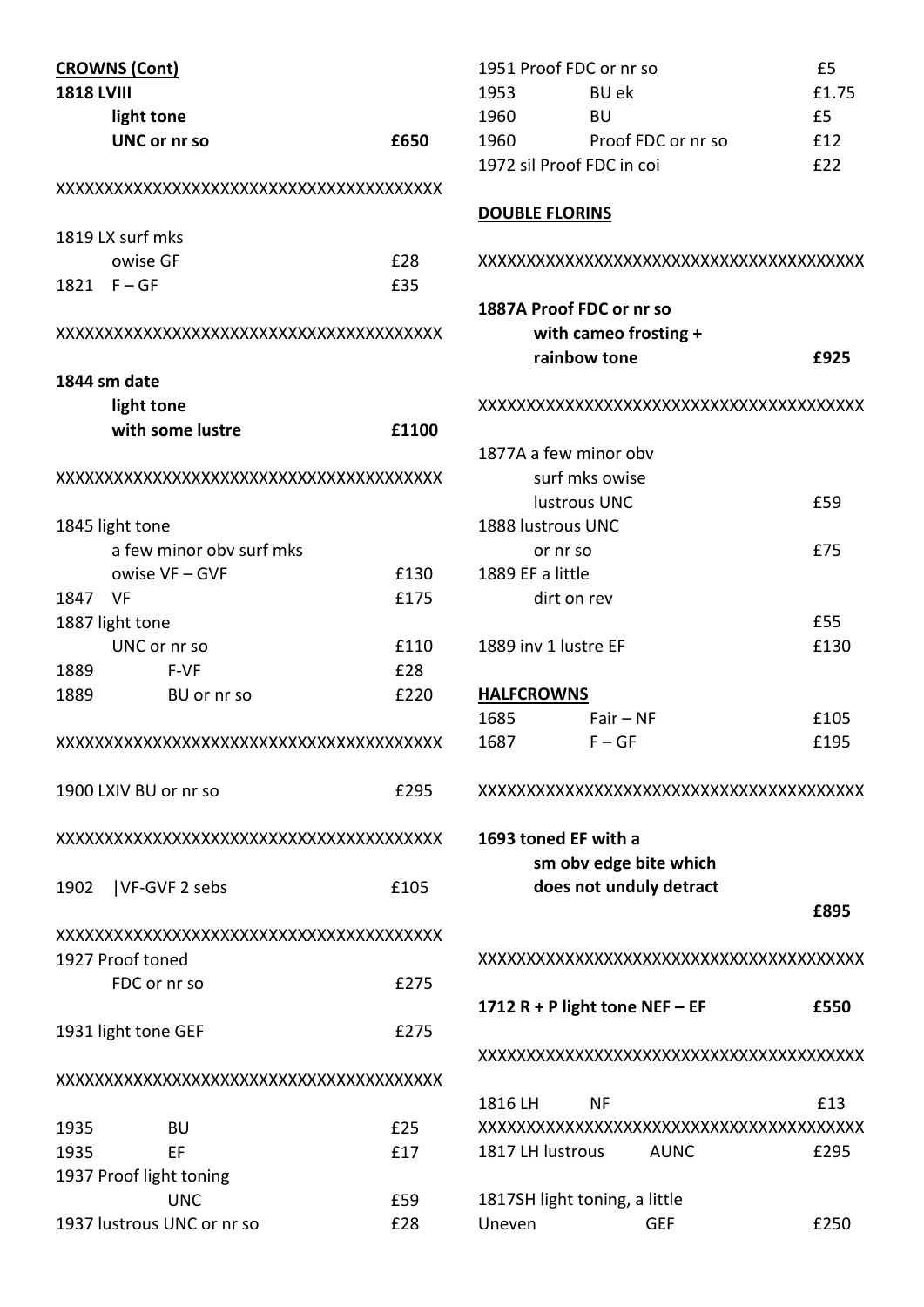| <b>HALFCROWNS (cont)</b> |                              |                    |                        | 1879 unsightly scr by hd              |       |
|--------------------------|------------------------------|--------------------|------------------------|---------------------------------------|-------|
|                          |                              | owise lustrous UNC | £225                   |                                       |       |
| 1823 S3808               | $F - GF$                     | £39                |                        | 1881 lustrous UNC or                  |       |
|                          |                              |                    |                        | nr so                                 | £275  |
|                          |                              |                    |                        |                                       |       |
|                          |                              |                    |                        |                                       |       |
|                          | 1829 light tone EF - AUNC    | £600               | 1883                   | $NEF - EF$                            | £125  |
|                          |                              |                    | 1885                   | F<br>£13                              |       |
| 1834 WW script           |                              |                    |                        |                                       |       |
|                          | Light tone EF-UNC            | £395               |                        |                                       |       |
|                          |                              |                    | 1885                   | BU or nr so                           | £395  |
|                          | 1835 wear to 'REX. F' on obv |                    | 1887 YH lustrous       | <b>UNC</b>                            | £295  |
| owise                    | F                            | £15                |                        |                                       |       |
| 1837 toned               | <b>AVF</b>                   | £69                |                        |                                       |       |
|                          |                              |                    | 1887 JH light tone     | <b>UNC</b>                            | £45   |
|                          |                              |                    | 1898                   | F                                     | £10   |
| 1844 light tone          |                              |                    |                        |                                       |       |
|                          | <b>UNC or nr so</b>          | £900               |                        |                                       |       |
| 1846 light tone          |                              |                    | 1898                   | <b>BUor nr so</b>                     | £225  |
|                          | $VF - GVF$                   | £145               |                        |                                       |       |
|                          |                              |                    |                        |                                       |       |
|                          |                              |                    |                        |                                       |       |
|                          |                              |                    | 1900                   | $VF - NEF$                            | £36   |
| 1848 plain date          |                              |                    |                        | 1901 light tone EF - GEF              | £65   |
|                          | lustrous EF - AUNC           |                    |                        |                                       |       |
|                          | with some toning             |                    |                        |                                       |       |
|                          | next to face                 |                    |                        |                                       |       |
|                          |                              | £1800              | 1902 light tone        | <b>UNC</b>                            |       |
|                          |                              |                    |                        | and lustrous                          | £175  |
|                          | 1849 LD sm rev scr owise     |                    |                        |                                       |       |
|                          | <b>Lustrous AUNC</b>         | £1050              |                        |                                       |       |
|                          |                              |                    | 1903                   | NF                                    | £85   |
|                          |                              |                    | 1904                   | $NF - F$                              | £28   |
| 1849 LD a little edgy F  |                              | £39                |                        | 1906 sm dirty mks on obv<br>$GF - VF$ |       |
|                          |                              |                    |                        |                                       | £28   |
| 1874                     | F                            | £14                |                        | 1911 Proof toned FDC                  |       |
| 1875                     | <b>NF</b>                    | £12                |                        | with some obv spotting                | £145  |
|                          | 1878vsl flecking on obv      |                    | 1912                   | BU or nr so                           | £150  |
| owise NVF-VF<br>£48      |                              |                    | 1913 rev a little wkly |                                       |       |
|                          |                              |                    | struck owise BU or     |                                       | £150  |
|                          |                              |                    | nr so<br>1913          |                                       | £9    |
|                          |                              |                    | 1914-5                 | F<br>EF                               | £28ea |
|                          |                              |                    |                        |                                       |       |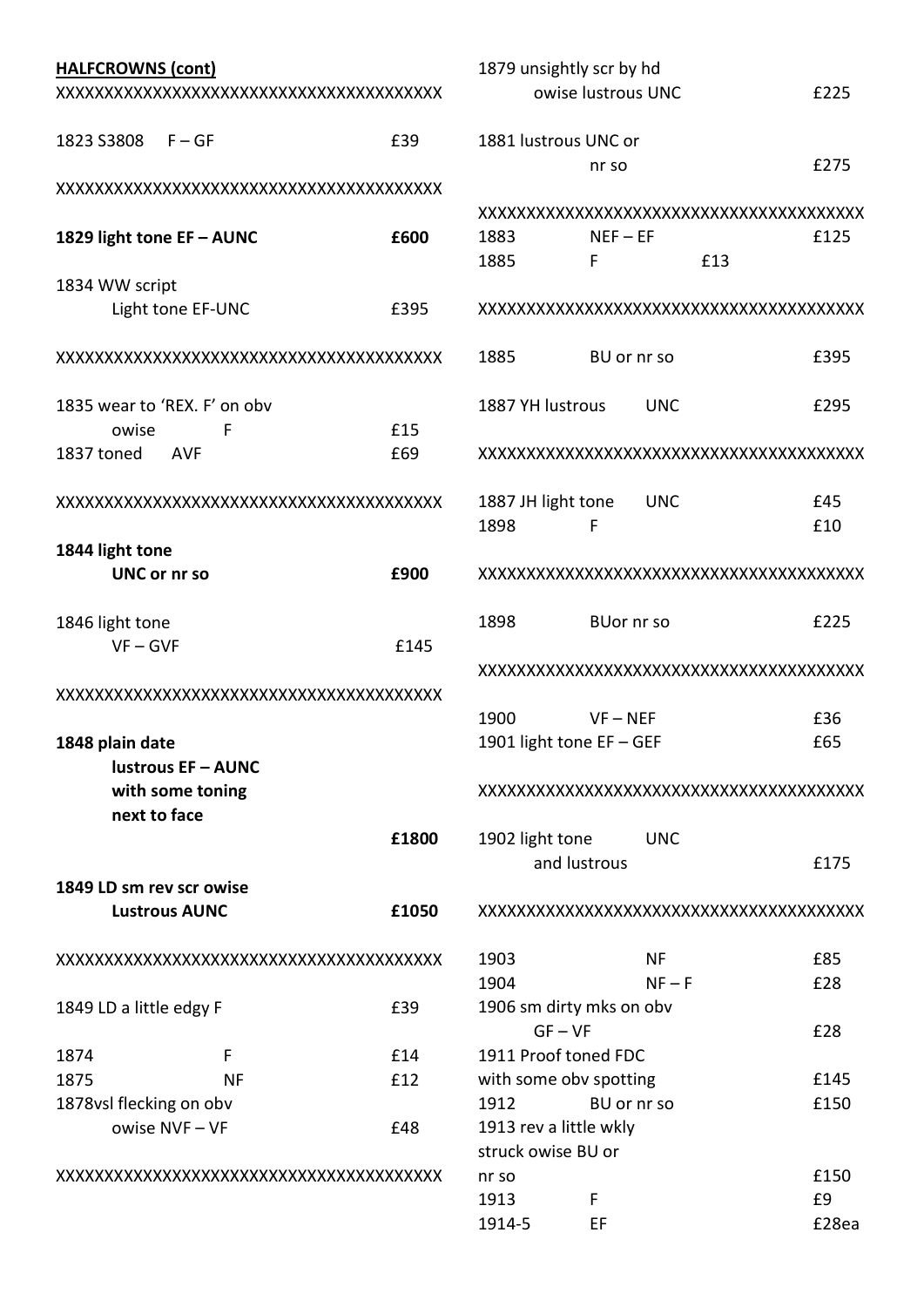| 1964<br>1916 lustrous UNC<br>£35<br><b>BU</b><br>£3.50<br>1917<br>£9<br>E2<br>F<br>1965<br>BU<br>£1<br>1917<br>lustrous UNC<br>1967<br><b>BU</b><br>E2<br>rev a little wkly<br>1970 Proof UNC<br>£65<br>struck<br>Virt BU<br>£45<br>1918<br><b>FLORINS</b><br>1919 lustrous UNC<br>rev a little wkly<br>1853<br>F<br>£12<br>£65<br>£11<br>struck<br>1874 d60<br>NF-F<br>1923 lustrous UNC<br>£35<br>GF<br>£13<br>1878 d79<br>1924 lustrous UNC<br>£95<br>£15<br>1879<br>F<br>£18<br>1926 ME lustrous<br>1886 light tone NVF - VF<br><b>AUNC</b><br>1887 JH<br>£32<br>£69<br>BU<br>1927 Proof FDC<br>£85<br>Light tone<br>1928 Virt BU<br>£25<br>1888 obv of 1887<br>1929 light tone<br>$NEF - EF$<br>£9<br>£105<br>light tone UNC<br>£25<br>1929 BU or nr so<br>1931<br>£45<br>BU or nr so<br>1932<br>£55<br>BU or nr so<br>1934<br>£32<br>$NEF - EF$<br>1888 light tone<br>1935<br>£28<br>$EF - GEF$<br>£39<br>BU<br>1936<br>£22<br>1890<br>F<br>£8<br>BU or nr so<br>1937<br>£12<br>1895 light tone VF - EF<br>£28<br>BU gem<br>Proof light tone<br>1898<br>F<br>£7.50<br>1937<br>£25<br>FDC or nr so<br>1899 light tone<br>£35<br>UNC-obv BU<br>1938<br><b>BU</b><br>£10<br>1939<br>BU or nr so<br>£75<br>or nr so<br>1900 UNC OBV LUSTROUS<br>1940<br>BU or nr so<br>£12<br>1942<br>lustrous AUNC<br>rev with light tone<br>£6<br>£55<br>$EF - GEF$<br>1943<br>£9<br>1901<br>BU or nr so<br>1944<br>Virt BU<br>£8<br>light tone<br>£35<br>1945<br>£7<br>BU or nr so<br>1947<br>lustrous UNC<br>£5<br>1948<br>£4<br>BU<br>1949-50 lustrous<br>£6.50ea<br>1902<br>£120<br><b>UNC</b><br><b>BU</b><br>1950 Proof FDC or nr so<br>-has verd on the milling<br>£8<br>1951 Proof FDC or nr so<br>£12<br>£12<br>£18<br>1951<br>BU or nr so<br>1903 a few sm spots VF<br>1953<br>E2<br>1904 toned<br>£39<br><b>BU</b><br>$VF - GVF$<br>£35<br>1954<br><b>AUNC</b><br>£9<br>1905<br>$NF - F$<br>1956<br>£7<br><b>BU</b><br>1957<br>£5<br><b>BU</b><br>1958<br>£18<br>BU or nr so<br>1959<br>1906<br>UNC or nr so<br>BU or nr so<br>£24<br>£195<br>1961<br>£3<br><b>BU</b> | <b>HALFCROWNS (cont)</b> | 1962-3 | BU | £2.50ea |
|----------------------------------------------------------------------------------------------------------------------------------------------------------------------------------------------------------------------------------------------------------------------------------------------------------------------------------------------------------------------------------------------------------------------------------------------------------------------------------------------------------------------------------------------------------------------------------------------------------------------------------------------------------------------------------------------------------------------------------------------------------------------------------------------------------------------------------------------------------------------------------------------------------------------------------------------------------------------------------------------------------------------------------------------------------------------------------------------------------------------------------------------------------------------------------------------------------------------------------------------------------------------------------------------------------------------------------------------------------------------------------------------------------------------------------------------------------------------------------------------------------------------------------------------------------------------------------------------------------------------------------------------------------------------------------------------------------------------------------------------------------------------------------------------------------------------------------------------------------------------------------------------------------------------------------------------------------------------------------------------------------------------------------------------------------------------|--------------------------|--------|----|---------|
|                                                                                                                                                                                                                                                                                                                                                                                                                                                                                                                                                                                                                                                                                                                                                                                                                                                                                                                                                                                                                                                                                                                                                                                                                                                                                                                                                                                                                                                                                                                                                                                                                                                                                                                                                                                                                                                                                                                                                                                                                                                                      |                          |        |    |         |
|                                                                                                                                                                                                                                                                                                                                                                                                                                                                                                                                                                                                                                                                                                                                                                                                                                                                                                                                                                                                                                                                                                                                                                                                                                                                                                                                                                                                                                                                                                                                                                                                                                                                                                                                                                                                                                                                                                                                                                                                                                                                      |                          |        |    |         |
|                                                                                                                                                                                                                                                                                                                                                                                                                                                                                                                                                                                                                                                                                                                                                                                                                                                                                                                                                                                                                                                                                                                                                                                                                                                                                                                                                                                                                                                                                                                                                                                                                                                                                                                                                                                                                                                                                                                                                                                                                                                                      |                          |        |    |         |
|                                                                                                                                                                                                                                                                                                                                                                                                                                                                                                                                                                                                                                                                                                                                                                                                                                                                                                                                                                                                                                                                                                                                                                                                                                                                                                                                                                                                                                                                                                                                                                                                                                                                                                                                                                                                                                                                                                                                                                                                                                                                      |                          |        |    |         |
|                                                                                                                                                                                                                                                                                                                                                                                                                                                                                                                                                                                                                                                                                                                                                                                                                                                                                                                                                                                                                                                                                                                                                                                                                                                                                                                                                                                                                                                                                                                                                                                                                                                                                                                                                                                                                                                                                                                                                                                                                                                                      |                          |        |    |         |
|                                                                                                                                                                                                                                                                                                                                                                                                                                                                                                                                                                                                                                                                                                                                                                                                                                                                                                                                                                                                                                                                                                                                                                                                                                                                                                                                                                                                                                                                                                                                                                                                                                                                                                                                                                                                                                                                                                                                                                                                                                                                      |                          |        |    |         |
|                                                                                                                                                                                                                                                                                                                                                                                                                                                                                                                                                                                                                                                                                                                                                                                                                                                                                                                                                                                                                                                                                                                                                                                                                                                                                                                                                                                                                                                                                                                                                                                                                                                                                                                                                                                                                                                                                                                                                                                                                                                                      |                          |        |    |         |
|                                                                                                                                                                                                                                                                                                                                                                                                                                                                                                                                                                                                                                                                                                                                                                                                                                                                                                                                                                                                                                                                                                                                                                                                                                                                                                                                                                                                                                                                                                                                                                                                                                                                                                                                                                                                                                                                                                                                                                                                                                                                      |                          |        |    |         |
|                                                                                                                                                                                                                                                                                                                                                                                                                                                                                                                                                                                                                                                                                                                                                                                                                                                                                                                                                                                                                                                                                                                                                                                                                                                                                                                                                                                                                                                                                                                                                                                                                                                                                                                                                                                                                                                                                                                                                                                                                                                                      |                          |        |    |         |
|                                                                                                                                                                                                                                                                                                                                                                                                                                                                                                                                                                                                                                                                                                                                                                                                                                                                                                                                                                                                                                                                                                                                                                                                                                                                                                                                                                                                                                                                                                                                                                                                                                                                                                                                                                                                                                                                                                                                                                                                                                                                      |                          |        |    |         |
|                                                                                                                                                                                                                                                                                                                                                                                                                                                                                                                                                                                                                                                                                                                                                                                                                                                                                                                                                                                                                                                                                                                                                                                                                                                                                                                                                                                                                                                                                                                                                                                                                                                                                                                                                                                                                                                                                                                                                                                                                                                                      |                          |        |    |         |
|                                                                                                                                                                                                                                                                                                                                                                                                                                                                                                                                                                                                                                                                                                                                                                                                                                                                                                                                                                                                                                                                                                                                                                                                                                                                                                                                                                                                                                                                                                                                                                                                                                                                                                                                                                                                                                                                                                                                                                                                                                                                      |                          |        |    |         |
|                                                                                                                                                                                                                                                                                                                                                                                                                                                                                                                                                                                                                                                                                                                                                                                                                                                                                                                                                                                                                                                                                                                                                                                                                                                                                                                                                                                                                                                                                                                                                                                                                                                                                                                                                                                                                                                                                                                                                                                                                                                                      |                          |        |    |         |
|                                                                                                                                                                                                                                                                                                                                                                                                                                                                                                                                                                                                                                                                                                                                                                                                                                                                                                                                                                                                                                                                                                                                                                                                                                                                                                                                                                                                                                                                                                                                                                                                                                                                                                                                                                                                                                                                                                                                                                                                                                                                      |                          |        |    |         |
|                                                                                                                                                                                                                                                                                                                                                                                                                                                                                                                                                                                                                                                                                                                                                                                                                                                                                                                                                                                                                                                                                                                                                                                                                                                                                                                                                                                                                                                                                                                                                                                                                                                                                                                                                                                                                                                                                                                                                                                                                                                                      |                          |        |    |         |
|                                                                                                                                                                                                                                                                                                                                                                                                                                                                                                                                                                                                                                                                                                                                                                                                                                                                                                                                                                                                                                                                                                                                                                                                                                                                                                                                                                                                                                                                                                                                                                                                                                                                                                                                                                                                                                                                                                                                                                                                                                                                      |                          |        |    |         |
|                                                                                                                                                                                                                                                                                                                                                                                                                                                                                                                                                                                                                                                                                                                                                                                                                                                                                                                                                                                                                                                                                                                                                                                                                                                                                                                                                                                                                                                                                                                                                                                                                                                                                                                                                                                                                                                                                                                                                                                                                                                                      |                          |        |    |         |
|                                                                                                                                                                                                                                                                                                                                                                                                                                                                                                                                                                                                                                                                                                                                                                                                                                                                                                                                                                                                                                                                                                                                                                                                                                                                                                                                                                                                                                                                                                                                                                                                                                                                                                                                                                                                                                                                                                                                                                                                                                                                      |                          |        |    |         |
|                                                                                                                                                                                                                                                                                                                                                                                                                                                                                                                                                                                                                                                                                                                                                                                                                                                                                                                                                                                                                                                                                                                                                                                                                                                                                                                                                                                                                                                                                                                                                                                                                                                                                                                                                                                                                                                                                                                                                                                                                                                                      |                          |        |    |         |
|                                                                                                                                                                                                                                                                                                                                                                                                                                                                                                                                                                                                                                                                                                                                                                                                                                                                                                                                                                                                                                                                                                                                                                                                                                                                                                                                                                                                                                                                                                                                                                                                                                                                                                                                                                                                                                                                                                                                                                                                                                                                      |                          |        |    |         |
|                                                                                                                                                                                                                                                                                                                                                                                                                                                                                                                                                                                                                                                                                                                                                                                                                                                                                                                                                                                                                                                                                                                                                                                                                                                                                                                                                                                                                                                                                                                                                                                                                                                                                                                                                                                                                                                                                                                                                                                                                                                                      |                          |        |    |         |
|                                                                                                                                                                                                                                                                                                                                                                                                                                                                                                                                                                                                                                                                                                                                                                                                                                                                                                                                                                                                                                                                                                                                                                                                                                                                                                                                                                                                                                                                                                                                                                                                                                                                                                                                                                                                                                                                                                                                                                                                                                                                      |                          |        |    |         |
|                                                                                                                                                                                                                                                                                                                                                                                                                                                                                                                                                                                                                                                                                                                                                                                                                                                                                                                                                                                                                                                                                                                                                                                                                                                                                                                                                                                                                                                                                                                                                                                                                                                                                                                                                                                                                                                                                                                                                                                                                                                                      |                          |        |    |         |
|                                                                                                                                                                                                                                                                                                                                                                                                                                                                                                                                                                                                                                                                                                                                                                                                                                                                                                                                                                                                                                                                                                                                                                                                                                                                                                                                                                                                                                                                                                                                                                                                                                                                                                                                                                                                                                                                                                                                                                                                                                                                      |                          |        |    |         |
|                                                                                                                                                                                                                                                                                                                                                                                                                                                                                                                                                                                                                                                                                                                                                                                                                                                                                                                                                                                                                                                                                                                                                                                                                                                                                                                                                                                                                                                                                                                                                                                                                                                                                                                                                                                                                                                                                                                                                                                                                                                                      |                          |        |    |         |
|                                                                                                                                                                                                                                                                                                                                                                                                                                                                                                                                                                                                                                                                                                                                                                                                                                                                                                                                                                                                                                                                                                                                                                                                                                                                                                                                                                                                                                                                                                                                                                                                                                                                                                                                                                                                                                                                                                                                                                                                                                                                      |                          |        |    |         |
|                                                                                                                                                                                                                                                                                                                                                                                                                                                                                                                                                                                                                                                                                                                                                                                                                                                                                                                                                                                                                                                                                                                                                                                                                                                                                                                                                                                                                                                                                                                                                                                                                                                                                                                                                                                                                                                                                                                                                                                                                                                                      |                          |        |    |         |
|                                                                                                                                                                                                                                                                                                                                                                                                                                                                                                                                                                                                                                                                                                                                                                                                                                                                                                                                                                                                                                                                                                                                                                                                                                                                                                                                                                                                                                                                                                                                                                                                                                                                                                                                                                                                                                                                                                                                                                                                                                                                      |                          |        |    |         |
|                                                                                                                                                                                                                                                                                                                                                                                                                                                                                                                                                                                                                                                                                                                                                                                                                                                                                                                                                                                                                                                                                                                                                                                                                                                                                                                                                                                                                                                                                                                                                                                                                                                                                                                                                                                                                                                                                                                                                                                                                                                                      |                          |        |    |         |
|                                                                                                                                                                                                                                                                                                                                                                                                                                                                                                                                                                                                                                                                                                                                                                                                                                                                                                                                                                                                                                                                                                                                                                                                                                                                                                                                                                                                                                                                                                                                                                                                                                                                                                                                                                                                                                                                                                                                                                                                                                                                      |                          |        |    |         |
|                                                                                                                                                                                                                                                                                                                                                                                                                                                                                                                                                                                                                                                                                                                                                                                                                                                                                                                                                                                                                                                                                                                                                                                                                                                                                                                                                                                                                                                                                                                                                                                                                                                                                                                                                                                                                                                                                                                                                                                                                                                                      |                          |        |    |         |
|                                                                                                                                                                                                                                                                                                                                                                                                                                                                                                                                                                                                                                                                                                                                                                                                                                                                                                                                                                                                                                                                                                                                                                                                                                                                                                                                                                                                                                                                                                                                                                                                                                                                                                                                                                                                                                                                                                                                                                                                                                                                      |                          |        |    |         |
|                                                                                                                                                                                                                                                                                                                                                                                                                                                                                                                                                                                                                                                                                                                                                                                                                                                                                                                                                                                                                                                                                                                                                                                                                                                                                                                                                                                                                                                                                                                                                                                                                                                                                                                                                                                                                                                                                                                                                                                                                                                                      |                          |        |    |         |
|                                                                                                                                                                                                                                                                                                                                                                                                                                                                                                                                                                                                                                                                                                                                                                                                                                                                                                                                                                                                                                                                                                                                                                                                                                                                                                                                                                                                                                                                                                                                                                                                                                                                                                                                                                                                                                                                                                                                                                                                                                                                      |                          |        |    |         |
|                                                                                                                                                                                                                                                                                                                                                                                                                                                                                                                                                                                                                                                                                                                                                                                                                                                                                                                                                                                                                                                                                                                                                                                                                                                                                                                                                                                                                                                                                                                                                                                                                                                                                                                                                                                                                                                                                                                                                                                                                                                                      |                          |        |    |         |
|                                                                                                                                                                                                                                                                                                                                                                                                                                                                                                                                                                                                                                                                                                                                                                                                                                                                                                                                                                                                                                                                                                                                                                                                                                                                                                                                                                                                                                                                                                                                                                                                                                                                                                                                                                                                                                                                                                                                                                                                                                                                      |                          |        |    |         |
|                                                                                                                                                                                                                                                                                                                                                                                                                                                                                                                                                                                                                                                                                                                                                                                                                                                                                                                                                                                                                                                                                                                                                                                                                                                                                                                                                                                                                                                                                                                                                                                                                                                                                                                                                                                                                                                                                                                                                                                                                                                                      |                          |        |    |         |
|                                                                                                                                                                                                                                                                                                                                                                                                                                                                                                                                                                                                                                                                                                                                                                                                                                                                                                                                                                                                                                                                                                                                                                                                                                                                                                                                                                                                                                                                                                                                                                                                                                                                                                                                                                                                                                                                                                                                                                                                                                                                      |                          |        |    |         |
|                                                                                                                                                                                                                                                                                                                                                                                                                                                                                                                                                                                                                                                                                                                                                                                                                                                                                                                                                                                                                                                                                                                                                                                                                                                                                                                                                                                                                                                                                                                                                                                                                                                                                                                                                                                                                                                                                                                                                                                                                                                                      |                          |        |    |         |
|                                                                                                                                                                                                                                                                                                                                                                                                                                                                                                                                                                                                                                                                                                                                                                                                                                                                                                                                                                                                                                                                                                                                                                                                                                                                                                                                                                                                                                                                                                                                                                                                                                                                                                                                                                                                                                                                                                                                                                                                                                                                      |                          |        |    |         |
|                                                                                                                                                                                                                                                                                                                                                                                                                                                                                                                                                                                                                                                                                                                                                                                                                                                                                                                                                                                                                                                                                                                                                                                                                                                                                                                                                                                                                                                                                                                                                                                                                                                                                                                                                                                                                                                                                                                                                                                                                                                                      |                          |        |    |         |
|                                                                                                                                                                                                                                                                                                                                                                                                                                                                                                                                                                                                                                                                                                                                                                                                                                                                                                                                                                                                                                                                                                                                                                                                                                                                                                                                                                                                                                                                                                                                                                                                                                                                                                                                                                                                                                                                                                                                                                                                                                                                      |                          |        |    |         |
|                                                                                                                                                                                                                                                                                                                                                                                                                                                                                                                                                                                                                                                                                                                                                                                                                                                                                                                                                                                                                                                                                                                                                                                                                                                                                                                                                                                                                                                                                                                                                                                                                                                                                                                                                                                                                                                                                                                                                                                                                                                                      |                          |        |    |         |
|                                                                                                                                                                                                                                                                                                                                                                                                                                                                                                                                                                                                                                                                                                                                                                                                                                                                                                                                                                                                                                                                                                                                                                                                                                                                                                                                                                                                                                                                                                                                                                                                                                                                                                                                                                                                                                                                                                                                                                                                                                                                      |                          |        |    |         |
|                                                                                                                                                                                                                                                                                                                                                                                                                                                                                                                                                                                                                                                                                                                                                                                                                                                                                                                                                                                                                                                                                                                                                                                                                                                                                                                                                                                                                                                                                                                                                                                                                                                                                                                                                                                                                                                                                                                                                                                                                                                                      |                          |        |    |         |
|                                                                                                                                                                                                                                                                                                                                                                                                                                                                                                                                                                                                                                                                                                                                                                                                                                                                                                                                                                                                                                                                                                                                                                                                                                                                                                                                                                                                                                                                                                                                                                                                                                                                                                                                                                                                                                                                                                                                                                                                                                                                      |                          |        |    |         |
|                                                                                                                                                                                                                                                                                                                                                                                                                                                                                                                                                                                                                                                                                                                                                                                                                                                                                                                                                                                                                                                                                                                                                                                                                                                                                                                                                                                                                                                                                                                                                                                                                                                                                                                                                                                                                                                                                                                                                                                                                                                                      |                          |        |    |         |
|                                                                                                                                                                                                                                                                                                                                                                                                                                                                                                                                                                                                                                                                                                                                                                                                                                                                                                                                                                                                                                                                                                                                                                                                                                                                                                                                                                                                                                                                                                                                                                                                                                                                                                                                                                                                                                                                                                                                                                                                                                                                      |                          |        |    |         |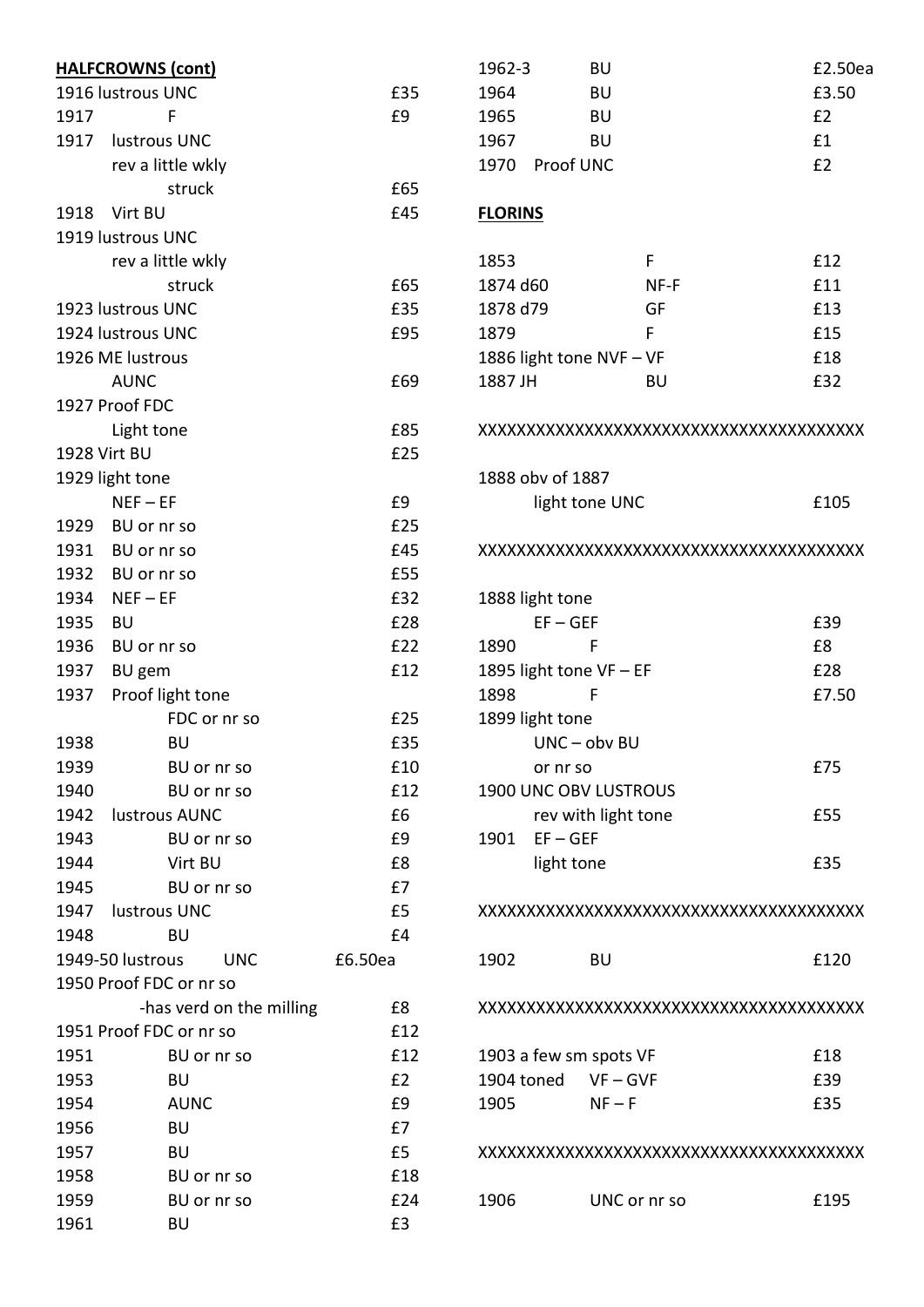| £220<br><b>BU</b><br>1907<br>1953<br>UNC or nr so<br>1954<br><b>AUNC</b><br><b>BU</b><br>1955-6<br>1957<br>lustrous UNC<br><b>AEF</b><br>1961<br><b>BU</b><br>1910<br>£59<br>1911<br>£75<br>1965-6<br>sl toning<br><b>UNC</b><br>BU | £1<br>£7.5<br>£7e<br>£28<br>£6<br>£2e<br>£1<br>£2.5 |
|-------------------------------------------------------------------------------------------------------------------------------------------------------------------------------------------------------------------------------------|-----------------------------------------------------|
|                                                                                                                                                                                                                                     |                                                     |
|                                                                                                                                                                                                                                     |                                                     |
|                                                                                                                                                                                                                                     |                                                     |
|                                                                                                                                                                                                                                     |                                                     |
|                                                                                                                                                                                                                                     |                                                     |
|                                                                                                                                                                                                                                     |                                                     |
| $F - GF$<br>1912<br>£7<br>1967<br><b>BU</b>                                                                                                                                                                                         |                                                     |
| Proof FDC<br>1913<br>£9<br>1970<br>$F - NVF$                                                                                                                                                                                        |                                                     |
| 1913<br>£95<br>light tone GEF                                                                                                                                                                                                       |                                                     |
| 1914<br>£22<br>EF - AUNC<br><b>SHILLINGS</b>                                                                                                                                                                                        |                                                     |
| 1915<br>GVF - NEF light tone<br>£14                                                                                                                                                                                                 |                                                     |
| 1917<br>EF<br>£25<br>XXXXXXXXXXXXXXXXXXXXXXXXXXXXXXXXXXXXXX                                                                                                                                                                         |                                                     |
| 1918<br>$EF - GEF$<br>£28                                                                                                                                                                                                           |                                                     |
| 1918<br><b>BU</b><br>£39<br>Plumes toned GF - NVF<br>1708                                                                                                                                                                           | £12                                                 |
| £75<br>1919<br>BU or nr so                                                                                                                                                                                                          |                                                     |
| £7<br>1919<br>$F - GF$<br>1708<br>toned EF                                                                                                                                                                                          | £25                                                 |
| XXXXXXXXXXXXXXXXXXXXXXXXXXXXXXXXXXXXXX                                                                                                                                                                                              |                                                     |
| £105<br>1743<br><b>VF</b><br>1921<br>BU gem                                                                                                                                                                                         | £85                                                 |
| 1750<br>wide $O$ GF $-$ VF                                                                                                                                                                                                          | £45                                                 |
| 1787 toned GVF-NEF                                                                                                                                                                                                                  | £35                                                 |
| <b>BU</b><br>1922<br>£75<br>XXXXXXXXXXXXXXXXXXXXXXXXXXXXXXXXXXXXXX                                                                                                                                                                  |                                                     |
| 1923<br>£45<br><b>BU</b>                                                                                                                                                                                                            |                                                     |
| 1928<br>£28<br>1819/3<br><b>BU</b><br>scr on face owise                                                                                                                                                                             |                                                     |
| £39<br>1929<br>BU gem<br>$GF - VF$                                                                                                                                                                                                  |                                                     |
| 1931<br>£28<br>lustrous UNC                                                                                                                                                                                                         |                                                     |
| £6<br>This is not listed in Spink cat ESC lists it a<br>1932<br>F                                                                                                                                                                   |                                                     |
| 1932<br>its existance has been confirmed by<br>VF<br>£48                                                                                                                                                                            |                                                     |
| Director of the Royal Mint Museum<br>1933<br>lustrous UNC                                                                                                                                                                           |                                                     |
| £24<br>Or nr so                                                                                                                                                                                                                     |                                                     |
| <b>Exceedingly rare</b><br>£22<br>lustrous UNC<br>1935                                                                                                                                                                              | £25                                                 |
| £18<br>1936<br>lustrous UNC                                                                                                                                                                                                         |                                                     |
| £8<br>1937<br>BU<br>XXXXXXXXXXXXXXXXXXXXXXXXXXXXXXXXXXXXX                                                                                                                                                                           |                                                     |
| 1937<br>Proof FDC                                                                                                                                                                                                                   |                                                     |
| £20<br>1824 light tone VF<br>v light toned                                                                                                                                                                                          | £39                                                 |
| <b>AUNC</b><br>£20<br>1938                                                                                                                                                                                                          |                                                     |
| £9<br>1939<br>v light tone<br>XXXXXXXXXXXXXXXXXXXXXXXXXXXXXXXXXXXXXX<br>BU                                                                                                                                                          |                                                     |
| 1940<br><b>BU</b><br>£10                                                                                                                                                                                                            |                                                     |
| 1825 lustrous GEF<br>£9<br>1941<br>BU or nr so                                                                                                                                                                                      | £12                                                 |
| 1942<br>lustrous UNC<br>£6                                                                                                                                                                                                          |                                                     |
| 1943<br><b>BU</b><br>£9<br>XXXXXXXXXXXXXXXXXXXXXXXXXXXXXXXXXXXXXX                                                                                                                                                                   |                                                     |
| £7<br>1944<br><b>BU</b>                                                                                                                                                                                                             |                                                     |
| 1945-47<br><b>BU</b><br>£6ea<br>1829<br>NVF sek                                                                                                                                                                                     | £24                                                 |
| 1834<br><b>AVF</b><br>1948<br>lustrous UNC<br>£2.50                                                                                                                                                                                 | £16                                                 |
| 1949<br>lustrous UNC<br>£9                                                                                                                                                                                                          |                                                     |
| 1950-1<br>Proof FDC or nr so<br>£10ea                                                                                                                                                                                               |                                                     |

| 1953                  | Proof FDC             | £8    |
|-----------------------|-----------------------|-------|
| 1953                  | BU                    | £1    |
| 1954                  | <b>AUNC</b>           | £7.50 |
| 1955-6                | BU                    | £7ea  |
| 1957                  | lustrous UNC          | £28   |
| 1961                  | BU                    | £6    |
| 1965-6                | <b>BU</b>             | £2ea  |
| 1967                  | <b>BU</b>             | f1    |
| 1970                  | Proof FDC             | £2.50 |
| <b>SHILLINGS</b>      |                       |       |
|                       |                       |       |
| 1708                  | Plumes toned GF - NVF | £120  |
| toned EF<br>1708      |                       | £250  |
|                       |                       |       |
| 1743                  | VF                    | £85   |
| 1750 wide $O$ GF - VF |                       | £45   |

#### XXXXXXXXXXXXXXXXXXXXXXXXXXXXXXXXXXXXXXXX

| 1819/3 | scr on face owise |
|--------|-------------------|
|        | $GF - VF$         |

This is not listed in Spink cat ESC lists it and its existance has been confirmed by the Director of the Royal Mint Museum

| Exceedingly rare | £250 |
|------------------|------|
|------------------|------|

XXXXXXXXXXXXXXXXXXXXXXXXXXXXXXXXXXXXXXXX

| 1824 light tone VF | £39 |
|--------------------|-----|
|--------------------|-----|

XXXXXXXXXXXXXXXXXXXXXXXXXXXXXXXXXXXXXXXX

| 1825 Iustrous GEF |         | £125 |
|-------------------|---------|------|
|                   |         |      |
| 1829              | NVF sek | f74  |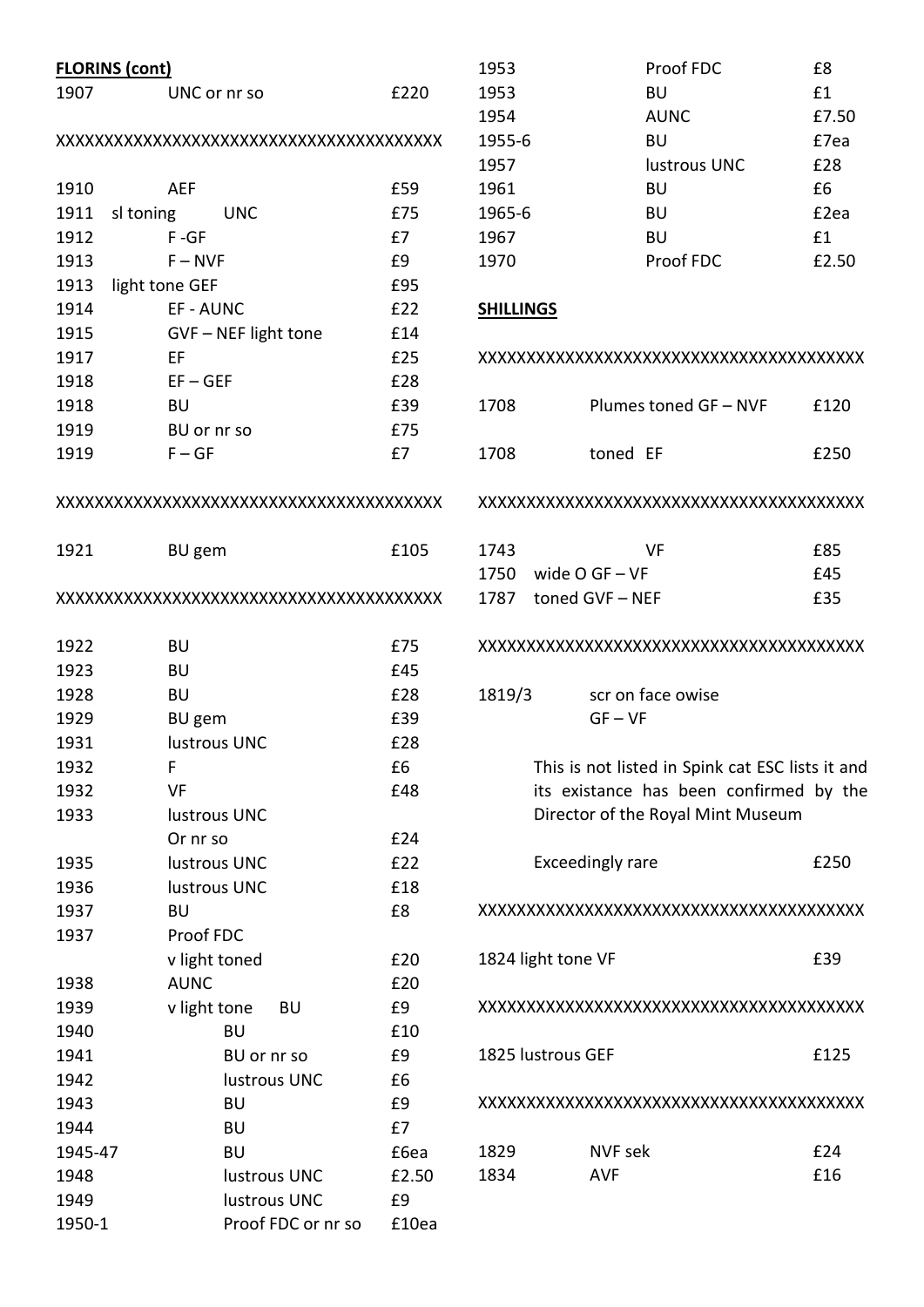| <b>SHILLINGS (cont)</b> |                      |                          |      |
|-------------------------|----------------------|--------------------------|------|
| 1836 light tone         |                      |                          |      |
|                         | with some peripheral |                          |      |
|                         | toning VF-GVF        |                          | £30  |
| 1838 light tone         |                      |                          |      |
|                         | GVF tiny rim nick    |                          | £28  |
| 1840                    | GF                   |                          | £10  |
| 1848/6                  | F                    |                          | £55  |
|                         |                      |                          |      |
|                         |                      |                          |      |
| 1857 inverted G error   |                      |                          |      |
|                         | F ex mt              |                          | £120 |
| 1859 light tone         |                      |                          |      |
|                         | UNC gem              |                          | £260 |
|                         |                      |                          |      |
| 1871 d15                |                      | NF -F                    | £6   |
| 1872 d65 lustrous       |                      | EF                       | £75  |
| 1881                    |                      | F                        | £6   |
| 1884                    |                      | VF                       | £12  |
| 1888 plain date         |                      | F                        | £28  |
| 1889 LH                 |                      | $EF - UNC$               | £39  |
| 1893 OH sm letter       |                      |                          |      |
|                         | Lustrous UNC - BU    |                          | £50  |
|                         |                      |                          |      |
| 1893 Proof FDC          |                      |                          |      |
|                         |                      | 4 or 5 tiny spots on obv |      |
| Legend                  |                      |                          | £250 |
|                         |                      |                          |      |
| 1896 large rose         |                      |                          |      |
| BU or nr so             |                      |                          | £59  |
| 1897 Virt BU            |                      |                          | £45  |
| 1902 lustrous UNC       |                      |                          | £55  |
| 1907 lustrous UNC       |                      |                          | £85  |
| 1910                    | Virt BU              |                          | £69  |
| 1911                    |                      | F                        | £3   |
| 1914                    |                      | F                        | £3   |
| 1914                    |                      | lustrous UNC             | £25  |
| 1915                    |                      | BU                       | £50  |
| 1917                    | $NEF - EF$           |                          | £16  |
| 1920                    |                      | lustrous UNC             | £50  |
| 1925                    | $NEF - EF$           |                          | £32  |
| 1926ME                  |                      | EF                       | £15  |

|                | 1927ME light tone UNC     |            | £28   |
|----------------|---------------------------|------------|-------|
|                | 1927 Proof FDC light tone |            | £55   |
| 1928-9         | <b>BU</b>                 |            | £25ea |
|                | 1931 lustrous             | $EF - GEF$ | £15   |
|                | 1932-3 lustrous           | <b>UNC</b> | £25ea |
|                | 1934 light tone UNC       |            | £28   |
|                | 1935 lustrous UNC         |            | £13   |
| 1936           | BU                        |            | £15   |
| 1937 E+S Proof |                           |            |       |
|                | light tone                | <b>UNC</b> | £13ea |
| 1937 E+S       | BU                        |            | £7ea  |
| 1938 E         | - BU                      |            | £28   |
| 1939 E+S       | BU                        |            | £7ea  |
| 1940 E         | BU                        |            | £8    |
|                | 1946 E+S BU               |            | £4ea  |
| 1947 S         | <b>Example 1</b> UNC      |            | £4    |
|                | 1950 E+S Proof FDC        |            |       |
|                | or nr so                  |            | £8ea  |
| 1951 E+S       | BU                        |            | £10ea |
|                | 1953 E+S Proof FDC        |            | £6ea  |
| 1954 E+S       | – BU                      |            | £4ea  |
| 1955 E         | <b>BU</b>                 |            | £4    |
| 1958 S         | <b>BU</b>                 |            | E2    |
| 1959 E         | <b>BU</b>                 |            | £3    |
| 1960 E         | <b>BU</b>                 |            | £3    |
| 1962 S         | <b>BU</b>                 |            | E2    |
| 1970 E+S       | Proof FDC                 |            | £2ea  |
|                |                           |            |       |

# **SIXPENCES**

| 1787 | lustrous EF       | £75 |
|------|-------------------|-----|
| 1816 | VF.               | £7  |
| 1817 | lustrous EF - GEF | £55 |

#### XXXXXXXXXXXXXXXXXXXXXXXXXXXXXXXXXXXXXXXX

| 1831 |              | choice UNC | £240  |
|------|--------------|------------|-------|
|      | 1831 toned F |            | £6.50 |
| 1834 |              | $F - GF$   | £7    |

#### XXXXXXXXXXXXXXXXXXXXXXXXXXXXXXXXXXXXXXXX

|         | 1837 tiny oby dig, light tone |     |      |
|---------|-------------------------------|-----|------|
|         | FF                            |     | £145 |
|         |                               |     |      |
| 1867 d7 | light tone                    | GVF | £50  |

XXXXXXXXXXXXXXXXXXXXXXXXXXXXXXXXXXXXXXXX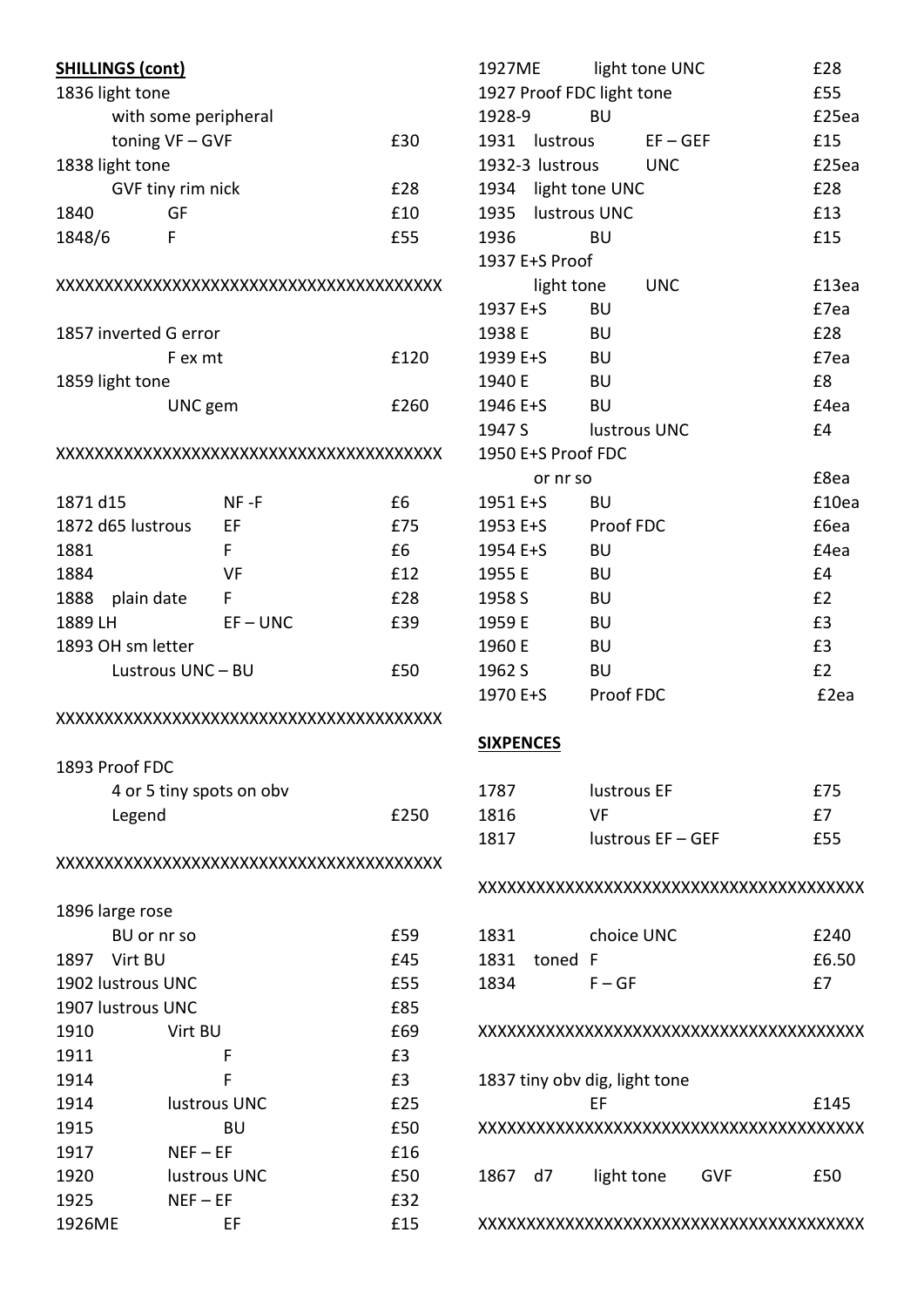| <b>SIXPENCES (cont)</b> |                                 | 1936  | <b>BU</b>                 | £12                       |            |
|-------------------------|---------------------------------|-------|---------------------------|---------------------------|------------|
|                         | 1877 type A4 toned UNC or nr so | £175  | 1937                      | Proof FDC or nr so        | £12        |
|                         |                                 | 1937  | lustrous AUNC             | £2.50                     |            |
|                         |                                 | 1938  | <b>BU</b>                 | £12                       |            |
|                         |                                 |       | 1939                      | <b>BU</b>                 | £7         |
| 1881                    | F                               | £6    | 1943                      | <b>BU</b> gem             | £4         |
| 1885                    | GF                              | £6    | 1944-6                    | <b>BU</b>                 | £3ea       |
| 1887 YH                 | toned EF                        | £45   | 1948                      | <b>BU</b>                 | £3         |
| 1887JH wreath           | light tone UNC                  | £15   | 1949                      | <b>BU</b>                 | £6.50      |
| 1888-9                  | F                               | £3ea  | 1950                      | Proof FDC but some        |            |
| 1890                    | $F - NF$                        | £2    |                           | verd on milling           | £3         |
| 1892                    | F                               | £3.50 | 1950-1                    | <b>BU</b>                 | £5         |
| 1893 OH                 | BU                              | £45   | 1951                      | Proof FDC                 | £6         |
| 1897                    | F                               | £3    | 1952                      | NEF odd spot on obv       | £20        |
| 1898                    | UNC with v attractive tone      | £55   | 1953                      | <b>BU</b>                 | £1         |
| 1901                    | <b>BU</b>                       | £45   | 1954                      | <b>BU</b>                 | £2.50      |
| 1902                    | light tone UNC                  | £35   | 1955-6                    | <b>BU</b>                 | £2ea       |
| 1905                    | light tone UNC                  | £75   | 1957                      | <b>BU</b>                 | £2         |
| 1906                    | <b>BU</b>                       | £89   | 1959                      | <b>BU</b>                 | £1         |
| 1908                    | F                               | £4    | 1961                      | <b>BU</b>                 | £2.50      |
|                         |                                 |       | 1962                      | <b>BU</b>                 | £1         |
|                         |                                 |       | 1964                      | <b>BU</b>                 | 0.75p      |
|                         |                                 |       | 1965-6                    | <b>BU</b>                 | $0.50p$ ea |
| 1909                    | <b>BU</b>                       | £105  | 1970                      | Proof FDC                 | £2         |
|                         |                                 |       | <b>GROATS</b>             |                           |            |
| 1910                    | <b>BU</b>                       | £65   | 1836                      | light tone<br><b>UNC</b>  | £55        |
| 1911                    | light tone UNC                  | £39   | 1837                      | toned VF                  | £11        |
| 1912                    | EF                              | £22   | 1838                      | light tone<br><b>AUNC</b> | £55        |
| 1913                    | <b>NEF</b>                      | £18   | 1842/1                    | $NF - F$                  | £7         |
| 1914                    | <b>NEF</b>                      | £13   | 1854                      | light tone UNC or nr so   | £59        |
| 1918                    | $EF - AUNC$                     | £18   |                           |                           |            |
| 1919                    | lustrous UNC                    |       | <b>SILVER THREEPENCES</b> |                           |            |
|                         | Or nr so                        | E27   |                           |                           |            |
| 1919                    | F                               | £3    | 1858                      | F                         | £7         |
| 1920                    | VF                              | £4    | 1866                      | F or nr so                | £7         |
| 1922                    | lustrous UNC                    |       | 1874                      | BU or nr so               | £35        |
|                         | or nr so                        | £28   |                           |                           |            |
| 1924                    | BU                              | £32   | 1883                      | a few obv h'lines         |            |
| 1926 ME                 | <b>NEF</b>                      | £6    | owise BU or nr so         |                           | £45        |
| 1926 ME                 | BU or nr so                     | £25   | 1885                      | Virt BU                   | £45        |
| 1927                    | <b>BU</b>                       | £27   | 1886                      | $GF - VF$                 | £1.50      |
| 1927                    | Proof FDC or nr so              | £55   | 1887 JH                   | BU or nr so               | £16        |
| 1928                    | <b>BU</b>                       | £25   | 1890                      | <b>UNC</b><br>lustrous    | £27        |
| 1931                    | light tone AUNC                 | £22   | 1897                      | gem UNC                   | £22        |
| 1933                    | <b>BU</b>                       | £28   | 1899                      | gem UNC                   | £25        |
| 1934                    | light tone AUNC                 | £18   | 1900                      | Virt BU                   |            |
| 1935                    | BU                              | £15   |                           | SI obv toning             | £28        |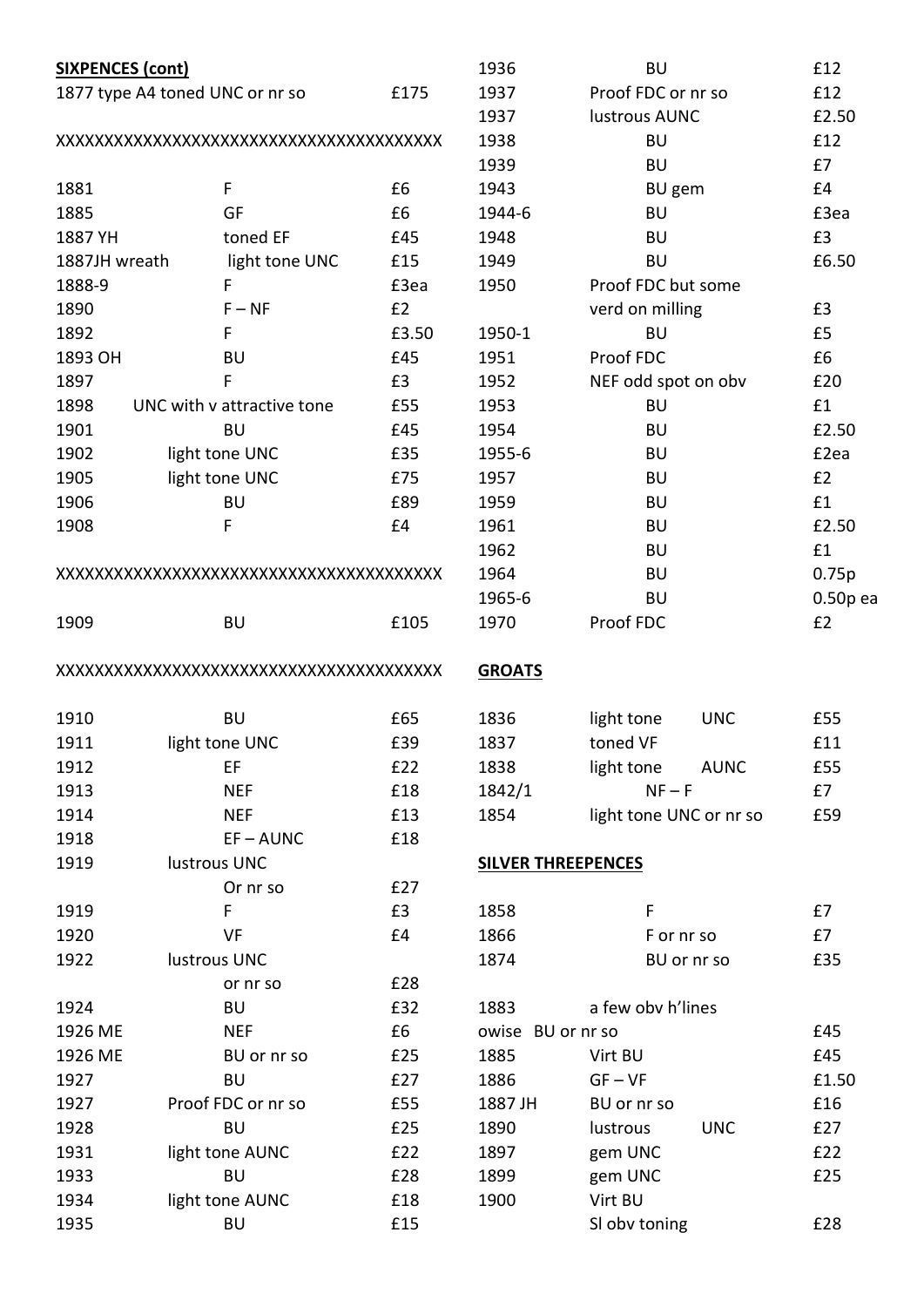|                          | <b>SILVER THREEPENCES (cont)</b> |       |
|--------------------------|----------------------------------|-------|
| 1901                     | BU                               | £25   |
| 1902                     | light tone UNC                   | £15   |
| 1910                     | VF                               | E4    |
| 1912                     | light tone UNC                   | £13   |
| 1913                     | light tone VF                    | £1.50 |
| 1915                     | EF-UNC                           | £11   |
| 1917                     | Virt BU                          | £7    |
| 1918                     | <b>BU</b>                        | £8    |
| 1919                     | lustrous<br><b>UNC</b>           | £6    |
| 1920                     | light tone                       |       |
|                          | $NEF - GEF$                      | £6    |
| 1925                     | light tone<br>EF                 | £9    |
| 1926 ME                  | <b>BU</b> gem                    | £35   |
|                          |                                  |       |
| 1927                     | Proof FDC or nr so               |       |
|                          | light tone                       | £110  |
|                          |                                  |       |
| 1932                     | $EF - UNC$                       | £3    |
| 1933-6                   | <b>UNC</b>                       | £4ea  |
| 1937-8                   | BU                               | £4ea  |
| 1937                     | Proof FDC                        | £14   |
| 1938                     | <b>BU</b>                        | £4    |
| 1939                     | BU                               | £12   |
| 1940                     | Virt BU                          | £4    |
| 1941                     | lustrous UNC                     | £3    |
| 1942                     | BU or nr so                      | £25   |
| 1943                     | F                                | £1.50 |
| 1943                     | lustrous UNC or nr so            | £28   |
| 1944                     | BU                               | £59   |
| 1944                     | $Fair - F$                       | £3    |
| <b>BRASS THREEPENCES</b> |                                  |       |
|                          |                                  |       |
| 1937                     | BU                               | £2.50 |
| 1937                     | Proof FDC or nr so               | £13   |
| 1938                     | BU gem                           | £17   |
| 1939                     | 2sm spots owise<br>BU            | £32   |
| 1941-3                   | BU                               | £5ea  |
| 1944                     | BU                               | £7    |
| 1945                     | Virt BU                          | £12   |
| 1946                     | F                                | £5    |
| 1948                     | BU                               | £50   |
|                          |                                  |       |

| 1949                     | F                  | £6    |
|--------------------------|--------------------|-------|
| 1950                     | Proof FDC or nr so | £23   |
| 1951                     | Proof AFDC         | £21   |
| 1953                     | Proof FDC or nr so | £6    |
| 1953                     | BU                 | £1    |
| 1954                     | BU                 | £4    |
|                          |                    |       |
| <b>BRASS THREEPENCES</b> |                    |       |
| 1955-6                   | BU                 | £5ea  |
| 1957                     | BU or nr so        | £4    |
| 1958                     | Virt BU            | £7    |
| 1960                     | BU                 | £2    |
| 1961                     | BU                 | £1.50 |
| 1962                     | BU                 | £1    |
| 1962                     | <b>BU</b>          | £1.50 |
| 1970                     | Proof FDC          | £1.50 |
|                          |                    |       |
| <b>MAUNDY SETS</b>       |                    |       |
| 1909                     | toned UNC          | £225  |
| 1937 Proof FDC or nr so  |                    |       |
|                          | with light tone    | £120  |
|                          |                    |       |
| <b>MAUNDY ODDMENTS</b>   |                    |       |
| <b>FOUR PENCE</b>        |                    |       |
| 1713                     | F                  | £13   |
| 1852                     | toned AEF - EF     | £28   |
| 1853                     | toned EF           | £28   |
| 1902                     | Proof UNC or nr so | £25   |
| 1937                     | <b>Proof AFDC</b>  | £24   |
|                          |                    |       |
| <b>THREEPENCE</b>        |                    |       |
| 1762                     | toned EF           | £27   |
| 1947 V nasty rev st      |                    |       |
|                          | owise lustrous UNC | £18   |
|                          |                    |       |
| <b>TWO PENCE</b>         |                    |       |
| 1800                     | $VF - GVF$         | £18   |
| 1836                     | $NEF - EF$         | £22   |
| <b>TWO PENCE (cont)</b>  |                    |       |
| 1846                     | toning EF          | £45   |
| 1852                     | ЕF                 | £45   |
| 1937                     | Proof FDC or nr so | £27   |
|                          |                    |       |
| <b>ONE PENCE</b>         |                    |       |
| 1756                     | EF ek              | £32   |
| 1763                     | light tone UNC     | £65   |
| 1770                     | light tone EF      | £28   |
| 1792                     | lustrous AUNC      | £55   |
|                          |                    |       |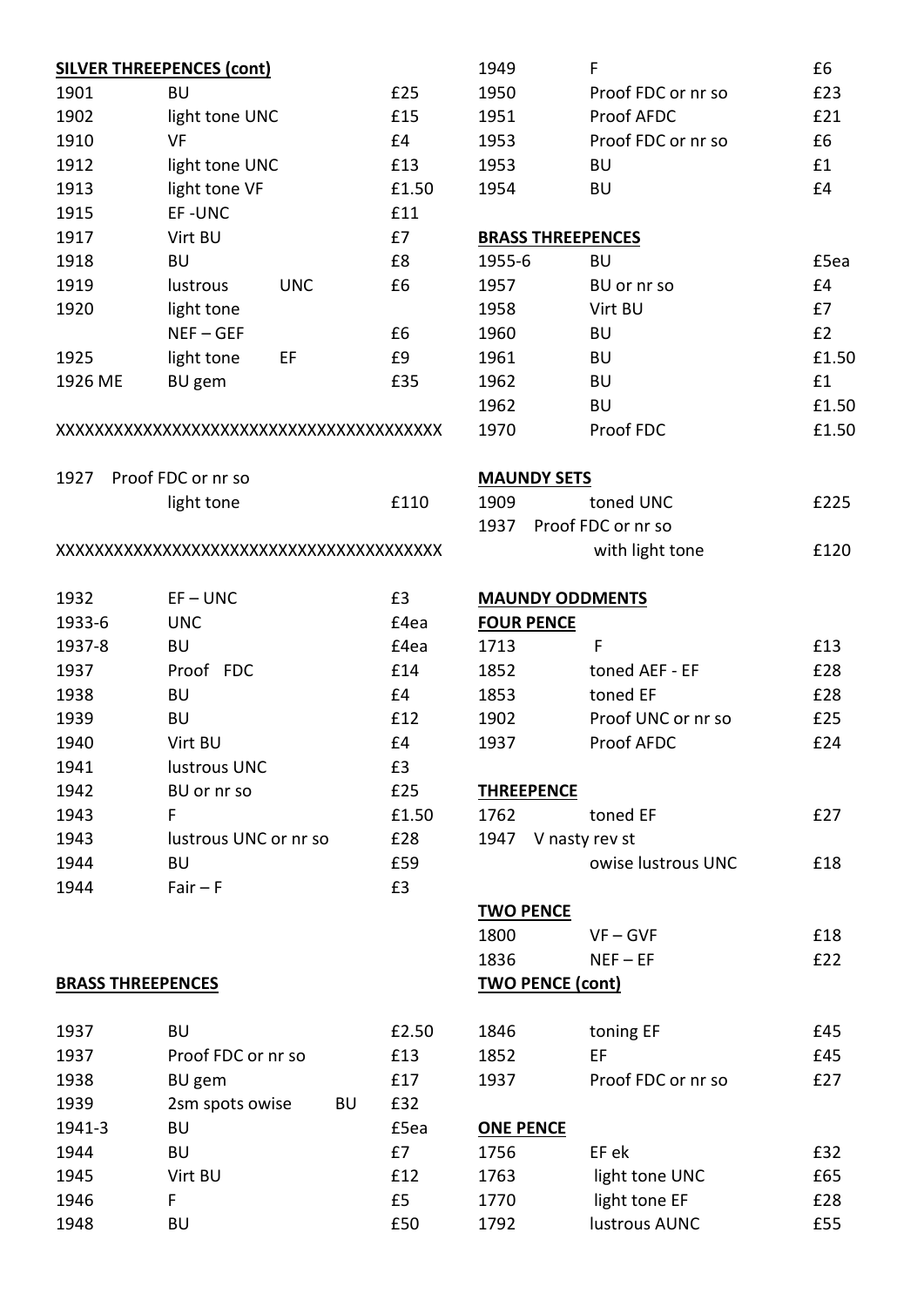# ONE PENCE (cont)

| 1817 | toned, a little uneven UNC £30 |     |
|------|--------------------------------|-----|
| 1820 | toned UNC                      | £35 |
| 1823 | toned $EF - UNC$               | £28 |
| 1911 | light tone UNC                 | £33 |

## ODDMENTS BONANZA

## **FOURPENCES**

| Bag of 10 Vic YH all different dates gen light tone |      |
|-----------------------------------------------------|------|
| EF or better                                        | £200 |

## TWO PENCES

Bag of 10 Vic YH all different dates gen light tone EF or better E180

# **Maundy One Pence**

| Bag of 10 Vic YH all different dates gen light tone<br>EF or better | £175 |
|---------------------------------------------------------------------|------|
| <b>HAMMERED</b><br><b>HENRY II</b>                                  |      |
| S1345 1d London sm edge crack GF                                    | £59  |
| <b>JOHN</b>                                                         |      |
| S1351 London GF-NVF                                                 | £95  |
| <b>EDWARD I</b>                                                     |      |
| S1410 London NVF                                                    | £39  |
| <b>EDWARD III</b>                                                   |      |
| 1545 1d F                                                           | £17  |
| <b>HENRY V</b>                                                      |      |
| S1791 1d York Arch Wolsey NF                                        | £25  |
| <b>HENRY VIII</b>                                                   |      |
| S2337E<br>4d NVF                                                    | £240 |
| <b>ELIZABETH</b>                                                    |      |
| S2556 4d F-GF                                                       | £85  |
| S2561 6d 1564 6d light crease GF - NVF                              | £160 |
| S2562 6d 1564/2 GF-NVF                                              | £155 |
| S2562 1568 6d VF-NVF                                                | £195 |
| S2575 1d 1580-1 NVF                                                 | £55  |
| S25801d 1590-2 GF - VF                                              | £45  |
| <b>JAMES I</b>                                                      |      |
| S2657 6d 1605 NF                                                    | £25  |
| S2658 6d 1607 F                                                     | £39  |

# GRADING OF COPPER/BRONZE COINS

UNC lustre: significantly greater lustre than traces

UNC lustrous: very substantial lustre but falling short of full lustre

### CARTWHEEL TWO PENCES

| 1797           | F the rev has stamped on it              |       |  |
|----------------|------------------------------------------|-------|--|
|                | BDB and ea letter has a crown above most |       |  |
|                | unusual                                  | £24   |  |
| 1797           | F with a few minor bumps                 |       |  |
|                | to the edge                              | £15   |  |
| 1797           | toned NEF with lustre traces             | £75   |  |
|                |                                          |       |  |
|                | <b>THREEHALFPENCES</b>                   |       |  |
| 1835/4         | lustre EF                                | £39   |  |
| 1843           | toned NVF-VF                             | £5    |  |
| 1843           | toning EF                                | £30   |  |
|                |                                          |       |  |
| <b>PENNIES</b> |                                          |       |  |
|                |                                          |       |  |
|                |                                          |       |  |
|                |                                          |       |  |
| 1797           | <b>UNC Lustre</b>                        | £320  |  |
|                |                                          |       |  |
|                |                                          |       |  |
|                |                                          |       |  |
| 1797           | F eb                                     | £2.50 |  |
|                |                                          |       |  |
|                |                                          |       |  |
|                |                                          |       |  |
|                | 1806 toned Virt UNC with lustre traces   | £110  |  |
|                |                                          |       |  |
|                |                                          |       |  |
|                |                                          |       |  |
|                | 1806 light tone UNC obv with odd         |       |  |
|                | sm spot and poss light cleaned           | £59   |  |
|                |                                          |       |  |
|                |                                          |       |  |
|                |                                          |       |  |
|                | 1807 light choc tone UNC or nr so        | £165  |  |
|                | 1825 EF lustre traces                    | £115  |  |
|                | 1826 lustrous UNC or nr so               | £250  |  |
|                |                                          |       |  |
|                |                                          |       |  |
|                |                                          |       |  |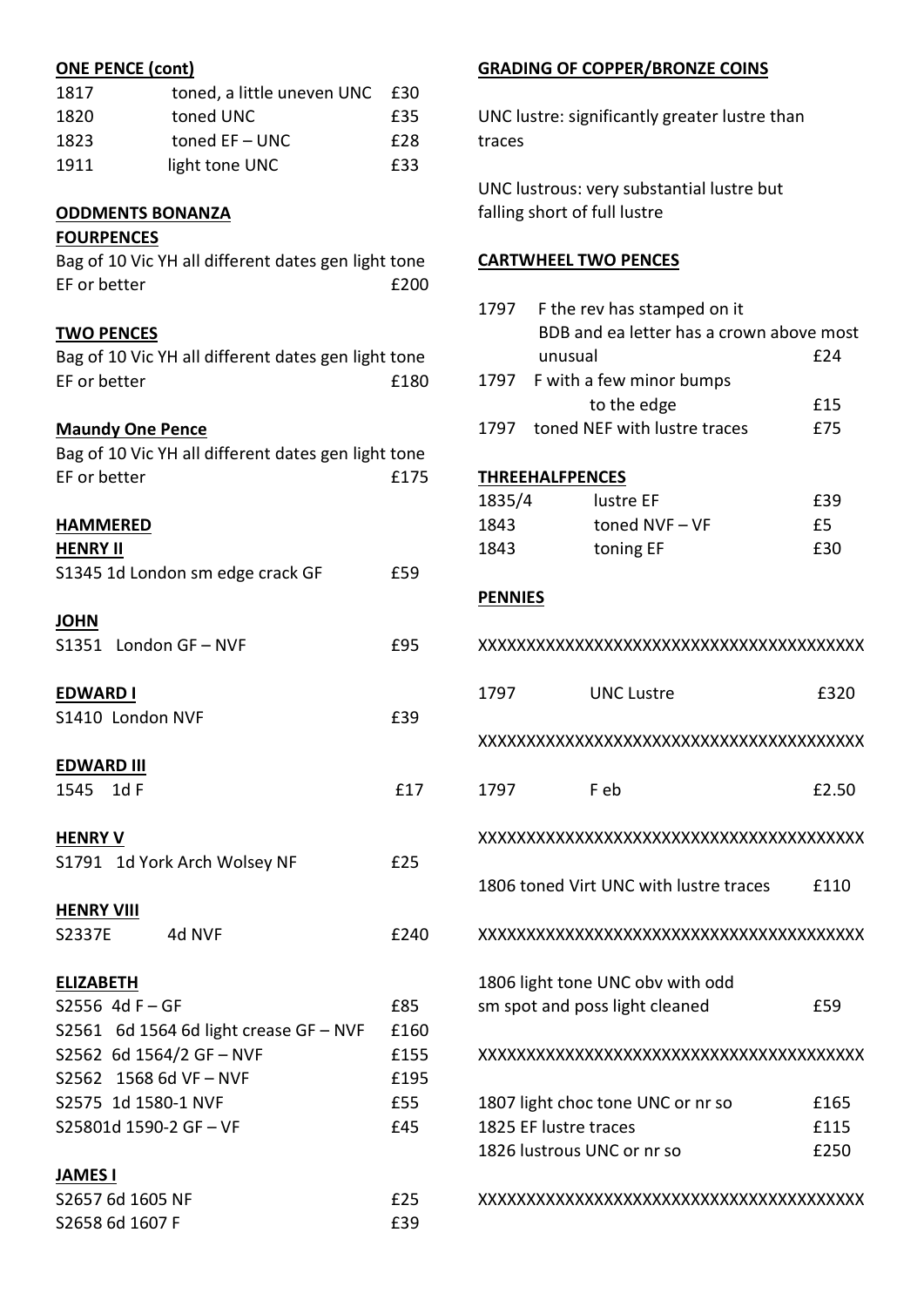| <b>PENNIES (cont)</b>                            |      | 1863/1 DIES 6+G                                                                                |       |
|--------------------------------------------------|------|------------------------------------------------------------------------------------------------|-------|
| 1826<br>$VF - GVF$ poss cleaned                  | £32  | The overstrike visible under strong magnification.                                             |       |
| 1827<br>$Fair - NF$                              | £85  |                                                                                                |       |
| 1831<br><b>NVF</b>                               | £40  | The top of the underlying I showing at the top                                                 |       |
|                                                  |      | right of the 3 together with a small spike at the top                                          |       |
| XXXXXXXXXXXXXXXXXXXXXXXXXXXXXXXXXXXXXX           |      | of the right curve of the 3.                                                                   |       |
| 1841 no colon UNC and lustrous                   | £290 | Spink cat does not attribute values but states<br>'extremely rare'. This is one of only 4 such |       |
|                                                  |      | narratives in the Victorian bronze series.<br>Poor - variety clear                             |       |
| 1848/7<br>light tone EF or nr so                 | £80  |                                                                                                | £525  |
| 1851 OT far colon light tone NEF - EF            | £95  |                                                                                                |       |
|                                                  |      | 1867<br>F                                                                                      | £5    |
| 1853 OT lustrous UNC                             | £280 |                                                                                                |       |
|                                                  |      | slabbed NGC AU53 BN<br>1869                                                                    | £850  |
| 1854 PT toned UNC or nr so                       | £75  |                                                                                                |       |
| 1855 PT toned with minor surf mks to obv, lustre |      |                                                                                                |       |
| traces and prooflike                             | £150 | EF with lustre and odd tone spots<br>1873                                                      | £85   |
| $F - NVF$<br>1856PT                              | £120 | NEF with underlying lustre<br>1875                                                             | £50   |
|                                                  |      | $F - GF$<br>1876H                                                                              | £4    |
|                                                  |      | EF lustre<br>1877                                                                              | £45   |
|                                                  |      | 1879<br>F                                                                                      | £1.50 |
| 1858/3<br>VF                                     | £25  | 1883<br><b>NVF</b>                                                                             | £4    |
| 1860<br>3+D toned<br>EF                          | £89  | 1887<br>lustrous UNC, some toning on rev                                                       | £65   |
|                                                  |      | 1891<br>lustrous<br><b>UNC</b>                                                                 | £89   |
|                                                  |      | 1892<br><b>UNC</b><br>lustrous                                                                 | £55   |
|                                                  |      | 1895<br>Virt BU                                                                                | £50   |
| 1+B light tone NEF $-$ EF<br>1860                | £180 | 1897<br>lustrous UNC                                                                           | £35   |
|                                                  |      | 1899<br>BU or nr so                                                                            | £50   |
|                                                  |      | 1900<br>lustrous UNC                                                                           | £28   |
|                                                  |      | 1901<br>lustre UNC                                                                             | £15   |
| close date toned EF<br>1861                      | £45  | 1903<br>Virt BU                                                                                | £65   |
|                                                  |      | 1904<br>BU or nr so with narrow band                                                           |       |
|                                                  |      | mk on both sides                                                                               | £59   |
|                                                  |      | <b>AUNC</b> lustre<br>1906                                                                     | £39   |
| 1862<br>Virt BU                                  | £145 | 1908<br>lustrous AUNC                                                                          | £25   |
|                                                  |      | 1910<br>Virt BU                                                                                | £45   |
|                                                  |      | 1913<br>BU or nr so                                                                            | £55   |
|                                                  |      | 1918KN<br>F                                                                                    | E2    |
|                                                  |      | 1919<br>lustrous UNC                                                                           | £20   |

1920 lustrous UNC or nr so **E18** 1921 lustrous UNC 618 1926 lustrous UNC 695 1926ME F £11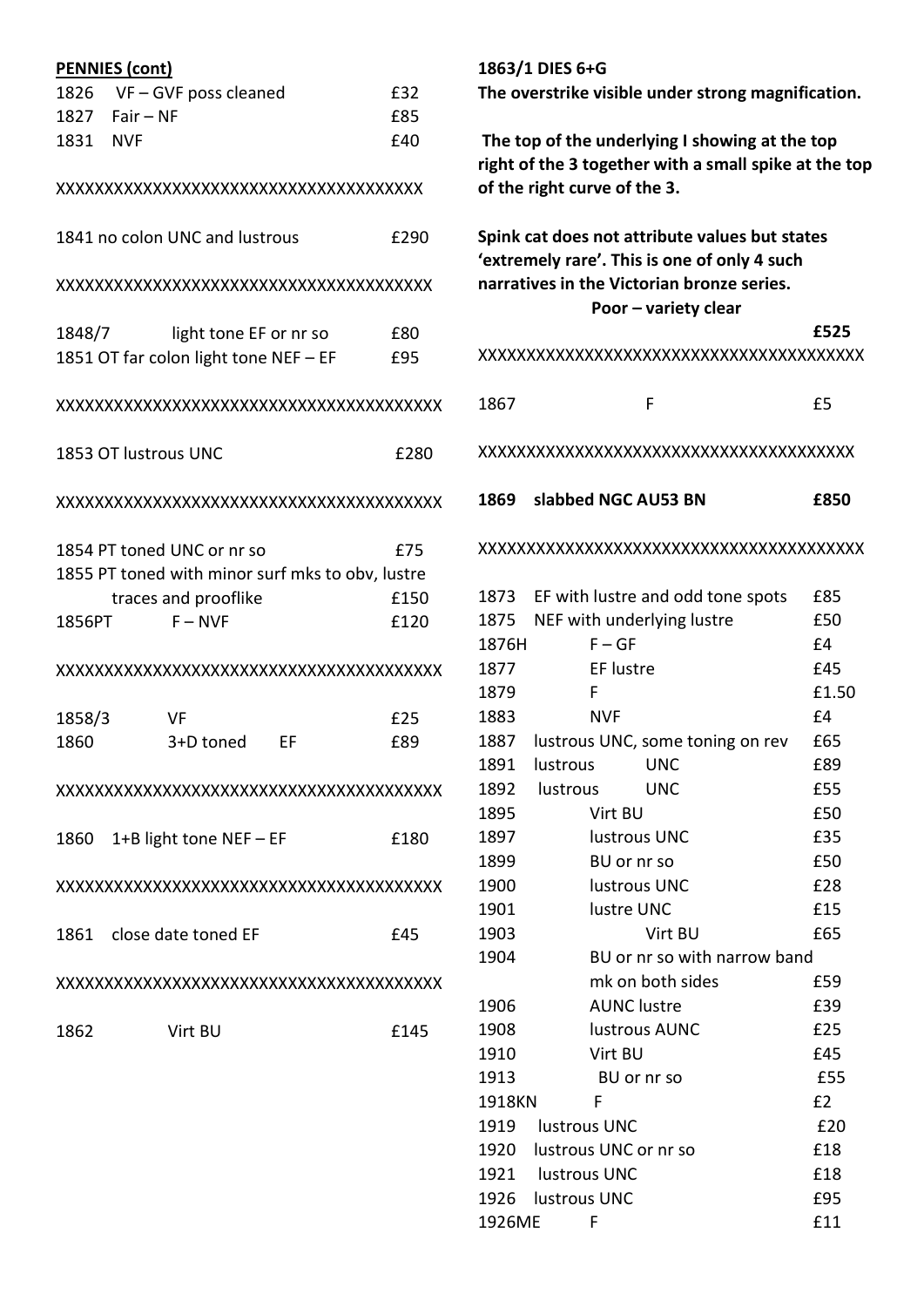| <b>PENNIES (cont)</b>                         |                                      |      |  |
|-----------------------------------------------|--------------------------------------|------|--|
|                                               | 1928 lustrous UNC - Virt BU<br>£22   |      |  |
| 1930 lustre UNC                               |                                      | £14  |  |
| 1932 lustrous UNC                             |                                      | £85  |  |
| 1934MT                                        | UNC or nr so                         | £59  |  |
| 1936                                          | BU or nr so                          | £9   |  |
| 1937                                          | Proof FDC or nr so                   | £13  |  |
|                                               | 1937 tiny obv spot or two owise BU   | £5   |  |
| 1940 lustrous UNC Virt BU                     |                                      | £13  |  |
|                                               | 1940 single exergual line lustre UNC | £28  |  |
|                                               | 1944 NOT MT AUNC some lustre         | £15  |  |
| 1946 dot                                      | <b>GF</b>                            | £18  |  |
| 1947                                          | BU or nr so                          | £5   |  |
| 1948-9                                        | BU                                   | £6ea |  |
| 1950                                          | Proof FDC                            | £28  |  |
| 1951                                          | Proof FDC or nr so                   | £35  |  |
| 1951 lustrous UNC                             |                                      | £39  |  |
| 1953                                          | Proof FDC or nr so                   | £14  |  |
| 1953                                          | VF                                   | £2   |  |
| 1961                                          | BU                                   | £1   |  |
| 1970                                          | Proof FDC sl tone                    | E2   |  |
|                                               |                                      |      |  |
| <b>HALFPENNIES</b>                            |                                      |      |  |
| Charles II F or nr so but date unclear<br>£12 |                                      |      |  |
| 1673                                          | <b>NF</b>                            | £25  |  |
| 1692? Tin                                     | Fair                                 | £25  |  |
| 1694                                          | unbarred 'A's Fair                   | £35  |  |
|                                               |                                      |      |  |
| 1697 off centre Brits hd and S of Tertius     |                                      |      |  |

#### XXXXXXXXXXXXXXXXXXXXXXXXXXXXXXXXXXXXXXX

not struck up toned EF 6325

|                                    | 1700 unbarred 'A's in Britannia NF $-$ F  | £16 |
|------------------------------------|-------------------------------------------|-----|
| 1701 Unbarred 'A's in Brittania NF |                                           | £15 |
| 1721                               | $NF-F$                                    | f12 |
| 1739                               | $Fair - NF$                               | f4  |
|                                    | 1742 v sm verd st in ob v legend owise VF | £33 |
|                                    |                                           |     |

# XXXXXXXXXXXXXXXXXXXXXXXXXXXXXXXXXXXXXXXXX

| 1746 light tone EF with traces of lustre | £195 |
|------------------------------------------|------|
| 1771 lustre UNC or nr so                 | £280 |

XXXXXXXXXXXXXXXXXXXXXXXXXXXXXXXXXXXXXXXXX

| 1799  | lustrous UNC                              | £69   |
|-------|-------------------------------------------|-------|
| 1806  | lustre EF                                 | £39   |
| 1826  | <b>NEF</b>                                | £45   |
|       |                                           |       |
|       |                                           |       |
| 1826  | Proof FDC or nr so                        |       |
|       | – most attractive                         | £750  |
|       |                                           |       |
|       |                                           |       |
| 1837  | $VF - GVF$                                | £24   |
| 1838  | VF                                        | £9    |
|       |                                           |       |
|       |                                           |       |
|       | 1841 lustrous UNC                         | £125  |
| 1844  | F                                         | £7    |
|       | 1853 light tone with lustre EF            | £28   |
|       | 1854 toned UNC or nr so                   | £45   |
| 1854  | $F - GF$                                  | £3    |
|       | 1855 light tone with traces of lustre UNC | £50   |
| 1857  | $F - GF$                                  | £4    |
|       | 1858 gen UNC with lustre traces           |       |
|       | and a long h'line obv                     | £20   |
|       | 1858/6 lightly toned with                 |       |
|       | lustre traces UNC                         | £48   |
|       | 1859 light tone light tone<br>ΕF          | £35   |
| 1860  | F-GF                                      | £2    |
| 1861  | toned EF                                  | £39   |
| 1869  | Fair                                      | £3    |
| 1870  | F                                         | E2    |
| 1872  | $NF - F$                                  | £1.50 |
| 1873  | AF                                        | £1.50 |
| 1874H | AF                                        | £1.50 |
|       |                                           |       |
|       |                                           |       |
|       |                                           |       |
|       | 1875 lustrous UNC or nr so                | £110  |
|       |                                           |       |
|       |                                           |       |
|       |                                           |       |
| 1877  | lustre EF                                 | £55   |
| 1877  | F                                         | E2    |
| 1886  | Virt BU                                   | £75   |
| 1887  | BU or nr so                               | £75   |
| 1888  | BU or nr so                               | £85   |

1890 BU or nr so 69 1901 1 or 2 tone spots owise Virt BU £12 1903 EF – AUNC lustre 625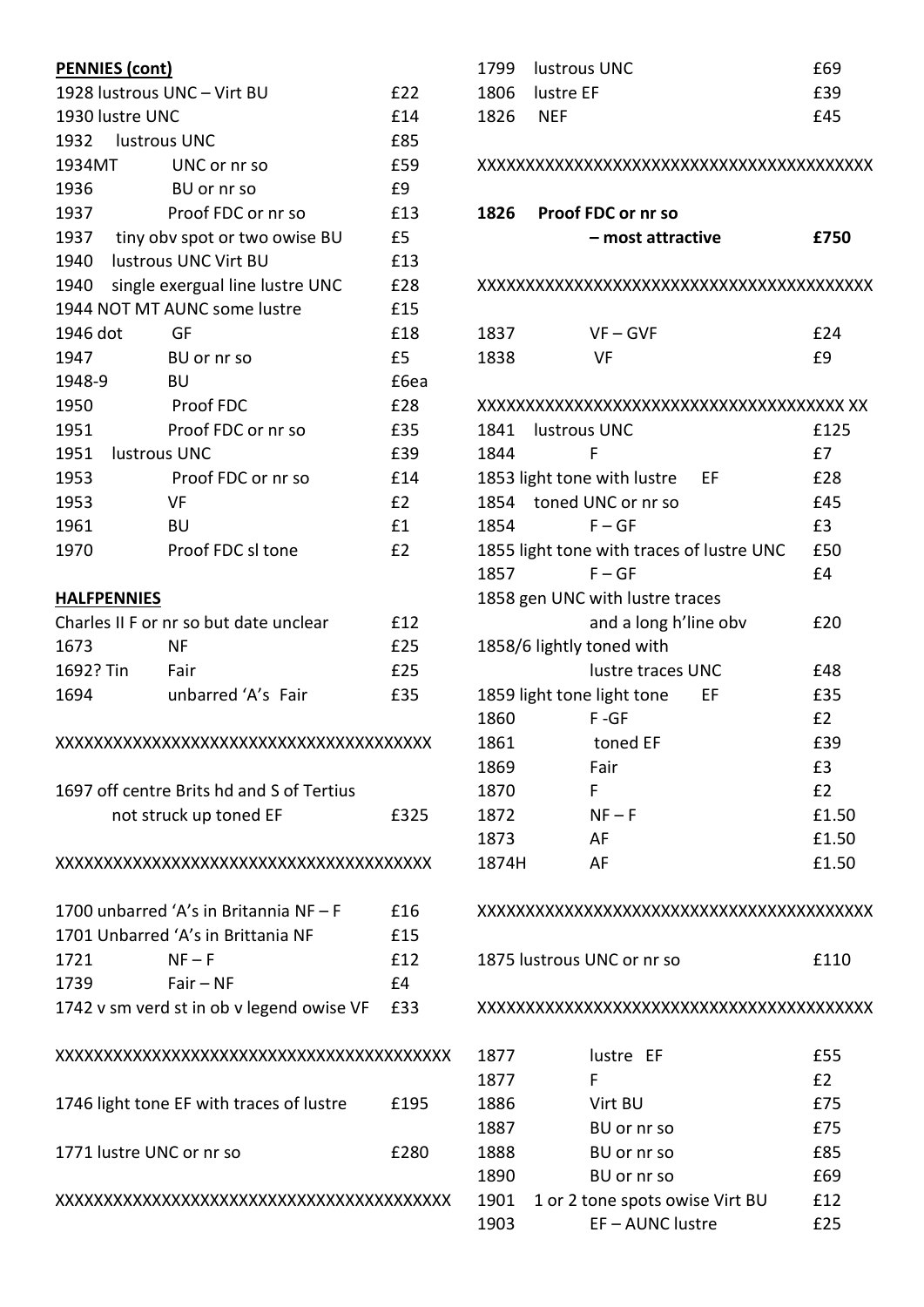# HALFPENNIES (cont)

| 1910    | lustrous                   | <b>UNC</b> | £32   |
|---------|----------------------------|------------|-------|
| 1911    | lustrous                   | <b>UNC</b> | £18   |
| 1913    | BU or nr so                |            | £39   |
| 1914    | BU                         |            | £48   |
|         | 1917 minor spotting owise  | Virt BU    | £24   |
|         | 1919 obv spotting owise BU |            | £24   |
|         | 1920 tiny tone spots       |            |       |
|         | - hardly noticeable        |            |       |
|         | owise Virt BU              |            | £28   |
| 1921    | lustre UNC                 |            | £15   |
| 1924    | Virt BU                    |            | £24   |
| 1927    | Virt BU                    |            | £24   |
| 1931    | luste EF                   |            | £3    |
| 1932    | lustrous                   | <b>UNC</b> | £11   |
| 1934    | BU or nr so                |            | £30   |
| 1935    | lustrous UNC               |            | £9    |
| 1937    | BU or nr so                |            | £5    |
| 1937    | Proof FDC toning to obv    |            | £9    |
| 1938    | BU                         |            | £7    |
| 1939    | BU                         |            | £20   |
| 1941    | odd spot or two owise BU   |            | £7    |
| 1944    | BU                         |            | £5    |
| 1946    | lustrous UNC               |            | £12   |
| 1949    | <b>BU</b>                  |            | £12   |
| 1953    | Proof FDC or nr so         |            | £6    |
| 1953    | <b>BU</b>                  |            | £1    |
| 1957    | BU                         |            | £1.50 |
| 1958-60 | BU                         |            | £1    |

## FARTHINGS

| 1673     | AF                       | f12  |  |
|----------|--------------------------|------|--|
| 1674     | GF – NVF 2 rev eks       | £48  |  |
| 1675     | $Fair - F$<br>£9         |      |  |
| U/D      | Mary Pattern in copper   |      |  |
|          | Fair with obv verd spots | f 12 |  |
| 1690 Tin | Fair +                   | £65  |  |
| 1691 Tin | $Fair-F$                 | £75  |  |
| 1694     | $AF - GF$                | £45  |  |
| 1697     | Fair                     | £6   |  |
|          |                          |      |  |
|          |                          |      |  |

1699DIL no stop after date together with unbarred 'A's in Britannia

 $NVF - VF$   $f275$ 

XXXXXXXXXXXXXXXXXXXXXXXXXXXXXXXXXXXXXXXXX

| 1773                               | F -VF                                          | £14   |
|------------------------------------|------------------------------------------------|-------|
|                                    | 1799 UNC or nr so surf a little dirty          |       |
|                                    | but nevertheless prooflike                     | £75   |
| 1806                               | GVE some oby surf mks                          | £б    |
| 1822                               | $GF - VF$                                      | £3    |
| 1823                               | ΝF                                             | £1.50 |
| 1823                               | Roman I seb VF – GVF                           | £65   |
| 1825 Lustrous with some tone spots |                                                | £45   |
|                                    | 1826 1 <sup>st</sup> oby lustrous UNC or nr so | £59   |
|                                    | 1826 $2^{nd}$ obv VF – GVF                     | £б    |
|                                    | 1827 underlying lustre UNC                     | £55   |
| 1830                               | lustre EF                                      | £39   |
| 1831                               | VF                                             | £5    |
| 1834                               | $F - VF$                                       | £4    |

#### XXXXXXXXXXXXXXXXXXXXXXXXXXXXXXXXXXXXXXXXX

1837/1 this 0verdate unrecorded by Spink & Peck  $F - GF$  with some tone spots  $E95$ 

## XXXXXXXXXXXXXXXXXXXXXXXXXXXXXXXXXXXXXXXXX

|      | 1843 light tone VF - NEF         | f12   |
|------|----------------------------------|-------|
| 1845 | light tone prooflike surfaces EF | £32   |
|      | 1846 GVF - EF peripheral toning  |       |
|      | and traces of lustre             | f24   |
| 1847 | GVF sledgy                       | f4    |
| 1850 | $F - GF$                         | £2.50 |
|      |                                  |       |

#### XXXXXXXXXXXXXXXXXXXXXXXXXXXXXXXXXXXXXXXXX

| 1850 5/4 toned UNC with lustre traces | £120 |
|---------------------------------------|------|
|                                       |      |

### XXXXXXXXXXXXXXXXXXXXXXXXXXXXXXXXXXXXXXXXX

|      | 1853 WW incuse AVF - VF | £15 |
|------|-------------------------|-----|
| 1855 | VF                      | £5  |

#### XXXXXXXXXXXXXXXXXXXXXXXXXXXXXXXXXXXXXXXXX

1860 pair TB and BB lustrous UNC

pair for £65

#### XXXXXXXXXXXXXXXXXXXXXXXXXXXXXXXXXXXXXXXXX

| 1862   |                            | £1         |
|--------|----------------------------|------------|
| 1865/2 | $F - VF$                   | fб         |
|        | 1866 lustrous UNC or nr so | <b>£28</b> |
| 1868   | $GF - VF$ toned            | £3         |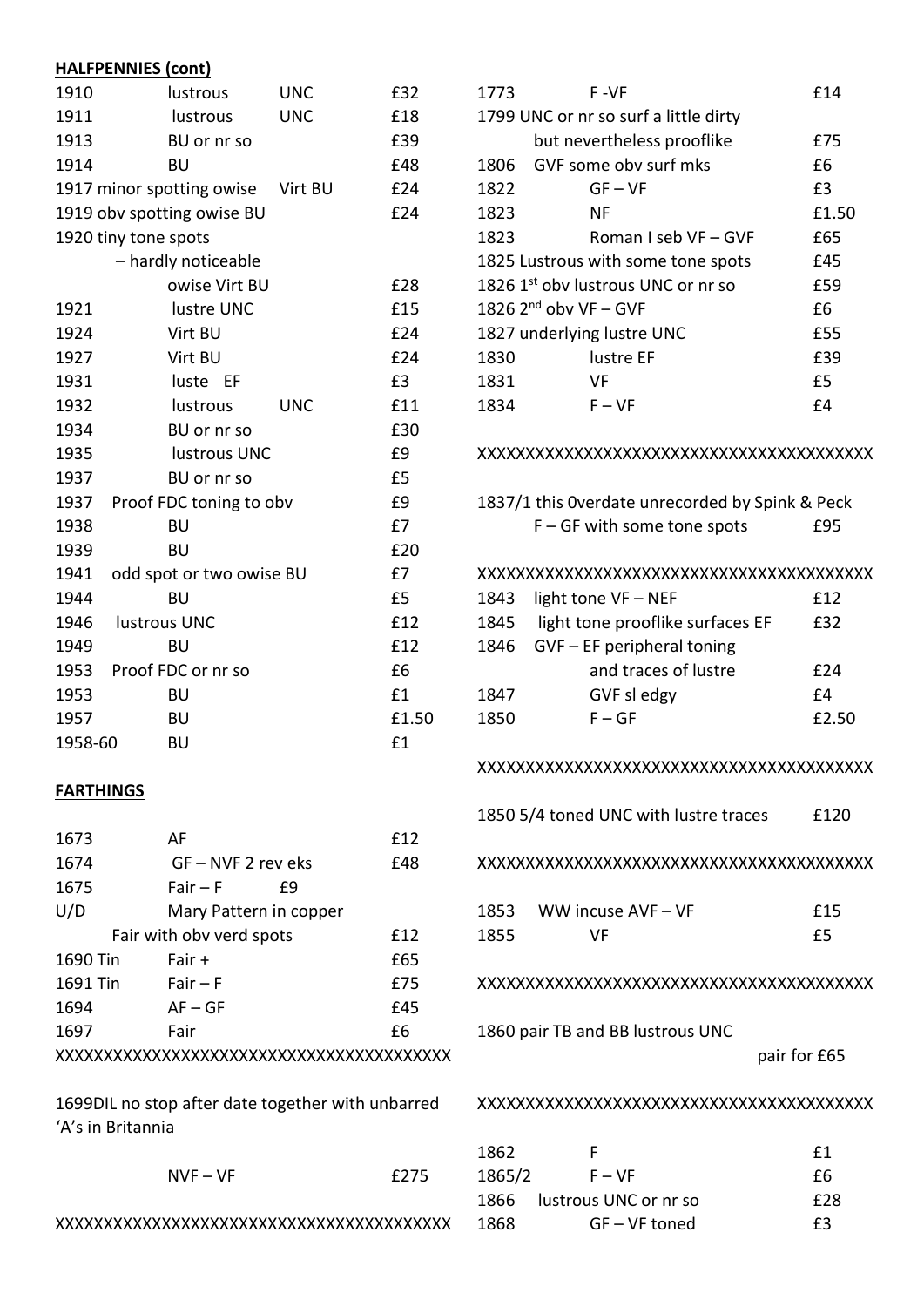| <b>FARTHINGS (cont)</b> |                                                  |         | <b>THI</b>      |
|-------------------------|--------------------------------------------------|---------|-----------------|
|                         | 1873 lustrous UNC or nr so                       | £28     |                 |
| 1875LD                  | GF                                               | £6      | 183             |
| 1878                    | GF                                               | £2.50   | 191             |
| 1879 lustrous EF        |                                                  | £16     |                 |
|                         | 1880 toned NEF with lustre traces                | £16     | DE <sub>C</sub> |
| 1881H lustrous AUNC     |                                                  | £24     | £20             |
| 1882H                   | BU or nr so                                      | £65     | 201             |
| 1887                    | <b>UNC</b> lustre                                | £22     |                 |
| 1888                    | lustre AUNC                                      | £17     | £2              |
| 1890                    | <b>BU</b>                                        | £65     | 198             |
| 1892 lustrous UNC       |                                                  | £65     | 200             |
|                         | 1892 lustrous AEF - EF                           | £12     | 200             |
| 1894                    | lustrous AUNC                                    | £36     | 201             |
| 1895 YH                 | lustre AUNC                                      | £85     | 201             |
| 1897MT                  | <b>UNC</b>                                       | £10     | 201             |
| 1901MT                  | <b>UNC</b>                                       | £8      | 201             |
| 1904MT                  | <b>AUNC</b>                                      | £7      | 201             |
| 1907 MT                 | <b>UNC</b>                                       | £8      | 201             |
| 1910 MT                 | UNC or nr so                                     | £11     | 202             |
| 1913-14 MT UNC          |                                                  | £7ea    | 202             |
| 1924 UNC- BU            |                                                  | £5      |                 |
| 1925                    | <b>BU</b>                                        | £6      | £1              |
| 1926 lustrous UNC       |                                                  | £5      | <b>199</b>      |
| 1928                    | BU or nr so                                      | £6      | 199             |
| 1930                    | <b>BU</b>                                        | £9      | <u>50p</u>      |
| 1931                    | <b>BU</b>                                        | £9      | 199             |
| 1935                    | <b>BU</b>                                        | £20     | 200             |
|                         | 1937 Proof FDC some obv toning                   | £7.50   |                 |
| 1938                    | lustrous UNC                                     | £4.50   | XXX             |
| 1944                    | <b>BU</b>                                        | £2      |                 |
|                         | 1950 Proof FDC or nr so                          | £6      | 20C             |
| 1953 Proof FDC UNC      |                                                  | £5      |                 |
| 1953-5                  | <b>BU</b>                                        | £1.50ea | XXX             |
| 1956                    | <b>BU</b>                                        | £3      |                 |
|                         |                                                  |         | 201             |
|                         | <b>FRACTIONAL FARTHINGS</b>                      |         | 201             |
| <u>HALF</u>             |                                                  |         | 202             |
|                         |                                                  |         | 202             |
|                         |                                                  |         | 202             |
|                         |                                                  |         | 202             |
|                         | 1839 Bronzed Proof P1591 EF-GEF                  | £350    | 202             |
|                         |                                                  |         | 202             |
|                         |                                                  |         | <u> 10p</u>     |
|                         |                                                  |         | 201             |
| 1851                    | <b>GVF</b>                                       | £9      |                 |
|                         | 1852 3 sm obv tone spiots owise lustrous rev and |         | 201             |
|                         | toned obv UNC                                    | £65     |                 |

# <u>IRD</u>

| 1835                          | $NEF - Ef$ rev lustre                |    | £35     |
|-------------------------------|--------------------------------------|----|---------|
| 1913                          | BU or nr so                          |    | £30     |
|                               |                                      |    |         |
| <b>DECIMAL</b>                |                                      |    |         |
| <u>£20</u>                    |                                      |    |         |
| 2018                          | <b>BU</b>                            |    | £16     |
|                               |                                      |    |         |
| <u>£2</u>                     |                                      |    |         |
| 1986                          | <b>BU</b>                            |    | £5      |
| 2001                          | BU                                   |    | £12     |
| 2007 Scotland                 | BU                                   |    | £13     |
| 2012 Oliver Twist             | <b>UNC</b>                           |    | £9      |
| 2013 Guinea                   | BU                                   |    | £11     |
| 2014 Trinity Hse UNC          |                                      |    | £11     |
| 2014 WWi                      | BU                                   |    | £12     |
| 2015 Britannia                | BU                                   |    | £11     |
| 2019 Wedgewood                |                                      | BU | £13     |
| 202 10years Mystery           |                                      | BU | £11     |
| 2022 FA Cup                   | BU                                   |    | £15     |
|                               |                                      |    |         |
| <b>£1 SIL Proof (uncased)</b> |                                      |    |         |
| 1995 Wales FDC                |                                      |    | £10     |
| 1998 England FDC              |                                      |    | £10     |
|                               |                                      |    |         |
| 50 <sub>p</sub>               |                                      |    |         |
| 1992-3 EU BU                  |                                      |    | £75     |
| 2006 VC                       | BU                                   |    | £6      |
|                               |                                      |    |         |
|                               |                                      |    |         |
|                               |                                      |    |         |
| 2009 Kew Proof FDC            |                                      |    | £395    |
|                               |                                      |    |         |
|                               |                                      |    |         |
|                               |                                      |    |         |
| 2010 Girl Guides              | BU                                   |    | £5      |
| 2011 Offside                  | UNC                                  |    | £25     |
| 2020 Winnie the Pooh          |                                      | BU | £8      |
| 2020 Iguanodon                | BU                                   |    | £8      |
| 2020 Olympics                 | BU                                   |    | £45     |
| 2021 Olympics                 | BU                                   |    | £9      |
| 2021 J Logie Baird            | BU                                   |    | £8      |
|                               | 2021 DEC coins 50 years BU           |    | £14     |
| <u>10p SET</u>                |                                      |    |         |
| 2018 in folder of issue       |                                      | BU | £100    |
|                               |                                      |    |         |
| 2018                          | B, CD, E, F, G, H, I, M, N, O, P, Q, |    |         |
|                               | R, S, T, U, V, W, Z,                 | BU | £3.50ea |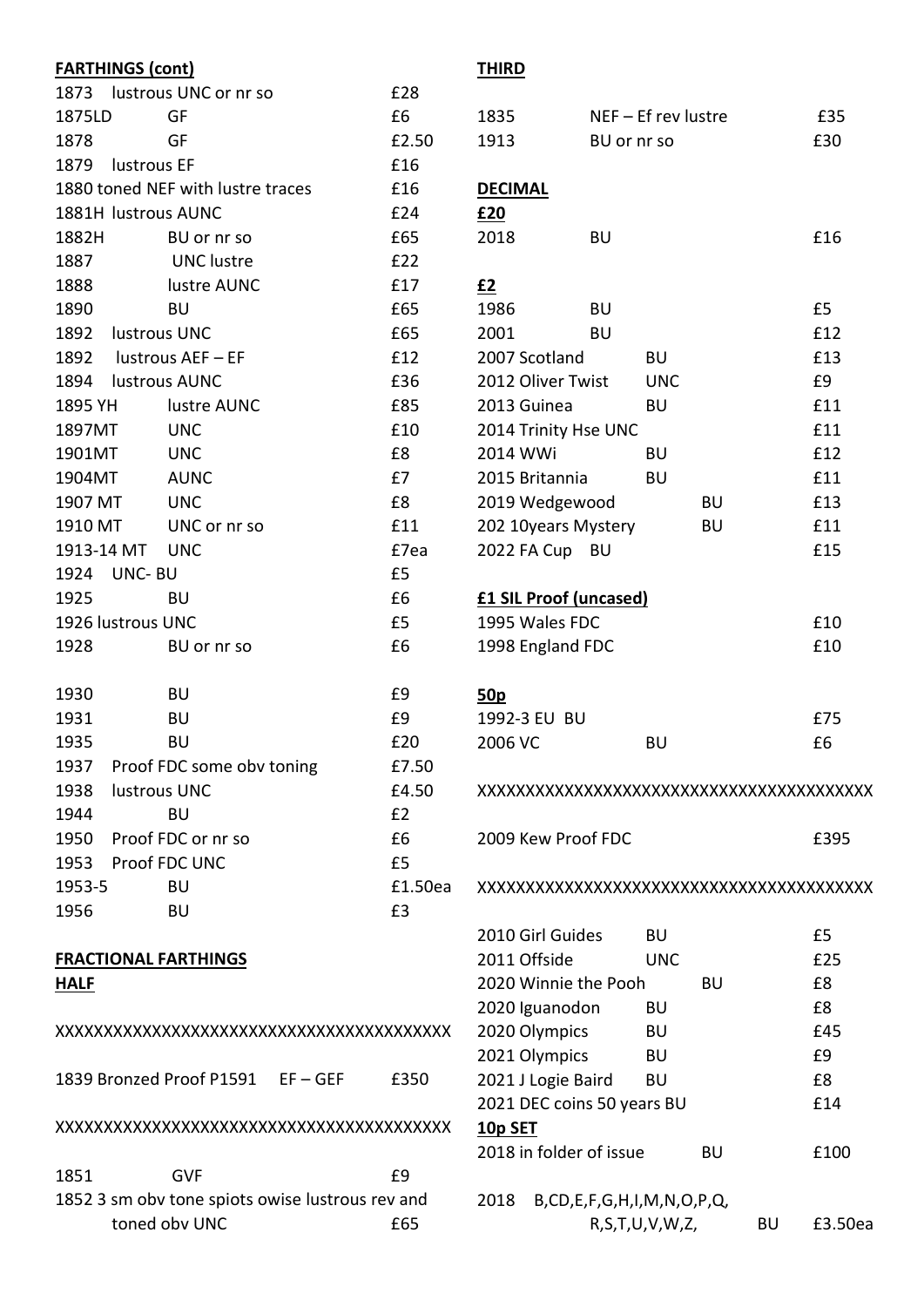| <b>MEDALLIONS</b> |                                               |        | 1719 Princes Clementina, Escape from Innsbruck    |               |                                       |                                |                                                   |  |
|-------------------|-----------------------------------------------|--------|---------------------------------------------------|---------------|---------------------------------------|--------------------------------|---------------------------------------------------|--|
|                   |                                               |        | Hamerani                                          |               |                                       |                                |                                                   |  |
|                   | 1480 John Kendal Turkish Siege of Rhodes      |        | E484                                              | M1 444/49     |                                       |                                |                                                   |  |
|                   | E19 M1 17/3                                   |        | Ar                                                | 48mm          |                                       |                                |                                                   |  |
| Ae 58mm           |                                               |        |                                                   | Toned GVF-NEF |                                       |                                | £450                                              |  |
|                   | NF-GFV Rare                                   |        |                                                   |               |                                       |                                |                                                   |  |
|                   |                                               | £1,250 | 1721 Jacobite Appeal against the House of Hanover |               |                                       |                                |                                                   |  |
|                   | Einer cats at £25,000 in VF                   |        | Hamerani                                          |               |                                       |                                |                                                   |  |
|                   |                                               |        | E493                                              |               |                                       |                                |                                                   |  |
|                   | 1710 Trial of Dr Sacheverell                  |        | Ae                                                | 50mm          |                                       |                                |                                                   |  |
| E442              | M1 367/210                                    |        | Light tone                                        |               | EF                                    | rim nick                       | £275                                              |  |
| AR                | 35mm                                          |        |                                                   |               |                                       |                                |                                                   |  |
| Light tone        | EF                                            |        |                                                   |               | 1731 2 <sup>nd</sup> Treaty of Vienna |                                |                                                   |  |
| Rare              |                                               | £395   | Croker                                            |               |                                       |                                |                                                   |  |
|                   |                                               |        | E523                                              | M1 496/39     |                                       |                                |                                                   |  |
|                   | 1713 Peace of Utrecht                         |        | Ae                                                | 47mm          |                                       |                                |                                                   |  |
| Croker            |                                               |        | EF                                                | lustre        |                                       |                                | £275                                              |  |
| E460              | M1 400/257                                    |        |                                                   |               |                                       |                                |                                                   |  |
|                   |                                               |        |                                                   |               |                                       |                                |                                                   |  |
| Ar                | 35mm                                          |        |                                                   |               |                                       |                                | 1748 Marriage of William, Pr of Orange & Princess |  |
| Light tone        | EF                                            | £240   | Anne                                              |               |                                       |                                |                                                   |  |
|                   |                                               |        | Holtzhey                                          |               |                                       |                                |                                                   |  |
|                   | 1706 Battle of Ramillies, Conquest of Brabant |        | M1509/58                                          |               |                                       |                                |                                                   |  |
| Hautsch           |                                               |        | Ar                                                | 29mm          |                                       |                                |                                                   |  |
| E420              | M1 287/95                                     |        | Toned EF                                          |               |                                       |                                |                                                   |  |
| Ar                | <b>38mm</b>                                   |        | Rare                                              |               |                                       |                                | £195                                              |  |
| <b>Light tone</b> | EF                                            |        |                                                   |               |                                       |                                |                                                   |  |
| Rare              |                                               | £700   |                                                   |               |                                       | 1750 Frederick Prince of Wales |                                                   |  |
|                   |                                               |        | Dassier                                           |               |                                       |                                |                                                   |  |
|                   |                                               |        | E631                                              | M1 660/366    |                                       |                                |                                                   |  |
|                   |                                               |        | Ae                                                | 55mm          |                                       |                                |                                                   |  |
|                   | 1714 Coronation of George I                   |        | Light tone EF                                     |               |                                       | 2sm digs on edge               | £65                                               |  |
| Croker            |                                               |        |                                                   |               |                                       |                                |                                                   |  |
|                   | E470 M1 424/9                                 |        | E691                                              | BHM17         |                                       |                                | 1761 Marriage of George III to Princess Charlotte |  |
| Ar<br>Light tone  | 34mm<br>EF                                    | £350   | Ar                                                | 26mm          |                                       |                                |                                                   |  |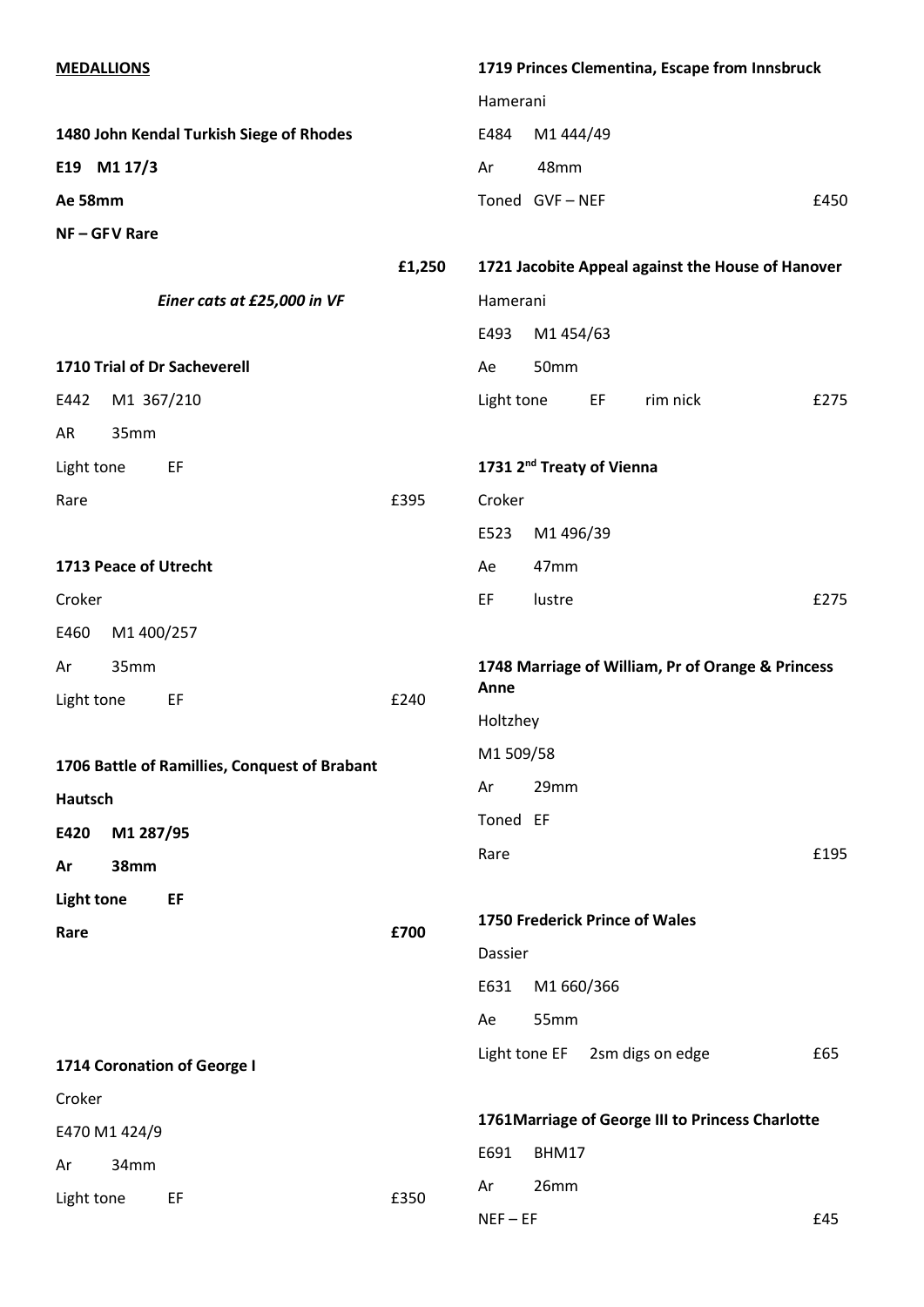|                  | <b>MEDALLIONS (cont)</b>                     |      |                   | 1819 Earl Fitzwilliam |                               |        |
|------------------|----------------------------------------------|------|-------------------|-----------------------|-------------------------------|--------|
|                  | 1762 Birth of George, Prince of Wales        |      | Wilson            |                       |                               |        |
| Pingo            |                                              |      |                   | E1113 BHM 988         |                               |        |
| BHM77            |                                              |      | Ar                | 55mm                  |                               |        |
| Ae               | 40mm                                         |      | <b>Toned NEF</b>  |                       |                               |        |
| Toned EF         |                                              | £240 | <b>RRR</b>        |                       |                               | £300   |
|                  | 1766 Repeal of the Stamp Act                 |      |                   |                       | 1739 Capture of Portobello    |        |
| Pingo            |                                              |      | M1536/113         |                       |                               |        |
| <b>BHM100</b>    |                                              |      | Br                | 38mm                  |                               |        |
| Ae               | 40mm                                         |      | $GF - NVF$        |                       |                               | £110   |
| <b>GEF</b>       |                                              | £330 |                   |                       |                               |        |
|                  |                                              |      |                   |                       | 1830 Death of George IV       |        |
|                  | <b>1798 British Victories</b>                |      | Avern             |                       |                               |        |
| Kuchler          |                                              |      |                   | E1218 BHM1365         |                               |        |
| E897             | <b>BHM 458</b>                               |      | Ar                | <b>51mm</b>           |                               |        |
| Ae               | 48mm                                         |      | <b>Light tone</b> |                       | <b>UNCor nr so</b>            |        |
| <b>Toned GEF</b> |                                              | £300 | <b>RR</b>         |                       |                               | £1,150 |
|                  | <b>1802 Peace of Amiens</b>                  |      |                   |                       | 1831 London Bridge Opened     |        |
| Kuchler          |                                              |      | Wyon              |                       |                               |        |
| E941             | <b>BHM 535</b>                               |      |                   | E1251 BHM1544         |                               |        |
| Ae               | 48mm                                         |      | Ae                | 51mm                  |                               |        |
| EF               |                                              | £250 | <b>GEF</b>        |                       |                               | £240   |
|                  | 1817 George III Anniversary of the accession |      |                   |                       | 1831 Coronation of William IV |        |
| Wyon             |                                              |      | Wyon              |                       |                               |        |
|                  |                                              |      |                   |                       |                               |        |
|                  | E1101 BHM 932                                |      | E1245 BHM1475     |                       |                               |        |
| Ar               | 25mm                                         |      | Ae                | 33mm                  |                               |        |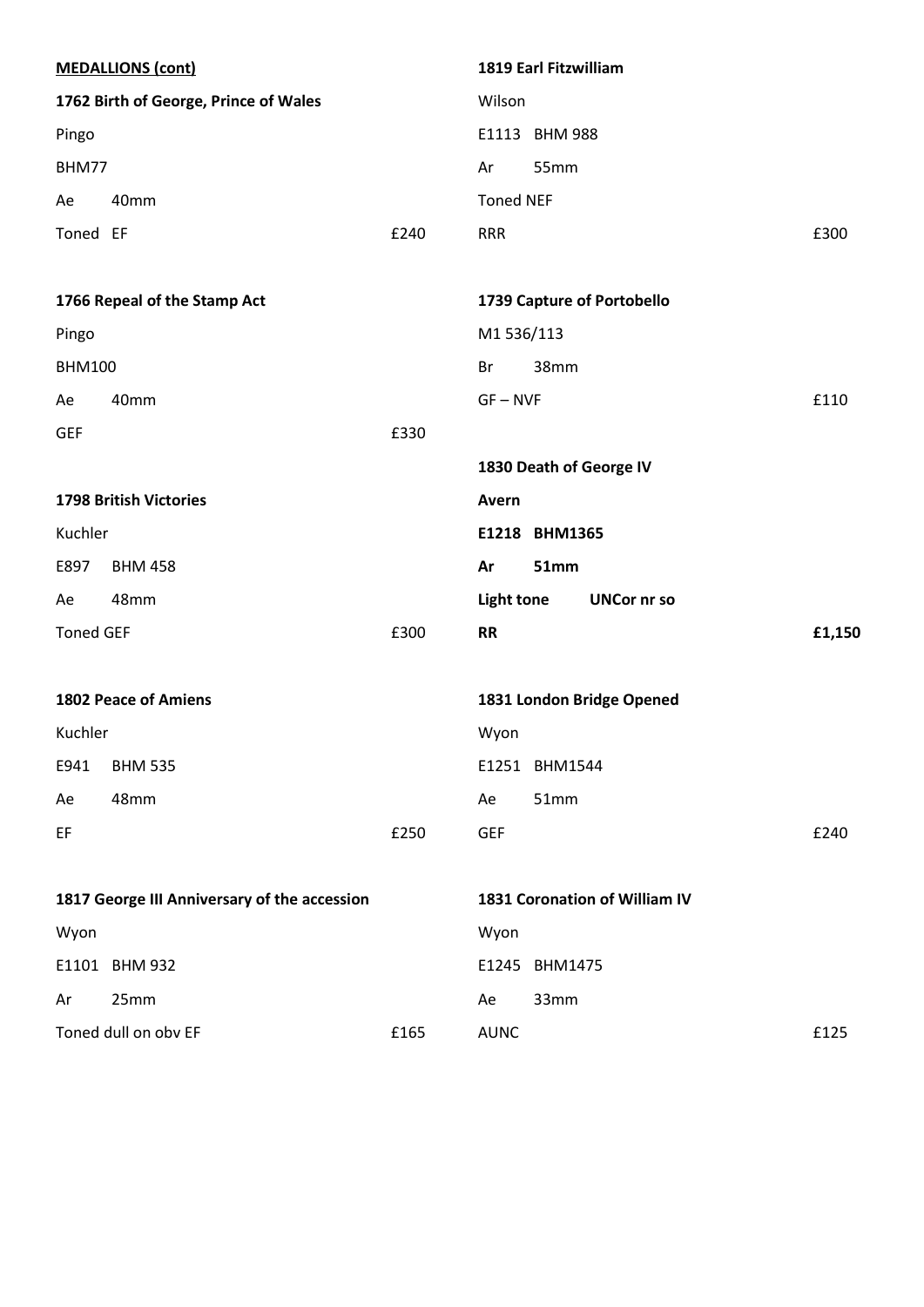| <b>MEDALLIONS (cont)</b> |                                         |      | 1859 Handel Centenary Festival                        |      |  |  |
|--------------------------|-----------------------------------------|------|-------------------------------------------------------|------|--|--|
|                          | 1837 Majority of Priness Victoria       |      | Taylor                                                |      |  |  |
| Ottley                   |                                         |      | E1527 BHM2656                                         |      |  |  |
|                          | E1292 BHM1743                           |      | 51mm<br>Ae                                            |      |  |  |
| Ae                       | 34mm                                    |      | EF                                                    | £50  |  |  |
| <b>AEF</b>               |                                         | £130 |                                                       |      |  |  |
|                          |                                         |      | 1863 Marriage of Albert Pr of Wales to Alexandra      |      |  |  |
|                          | 1842 Visit of Victoria to Scotland      |      | Ottley                                                |      |  |  |
| Wyon                     |                                         |      | E1563 BHM2768                                         |      |  |  |
|                          | E1368 BHM2037                           |      | <b>WM</b><br>51mm                                     |      |  |  |
| Ae                       | 89mm                                    |      | EF                                                    | £45  |  |  |
| EF                       |                                         | £800 |                                                       |      |  |  |
|                          |                                         |      | 1871 London int Exhibit of Decorative Arts & industry |      |  |  |
|                          | 1841 Return of Tory MP's for Shopshire  |      | 50mm<br>Ar                                            |      |  |  |
| Halliday                 |                                         |      | Light tone<br><b>UNC</b>                              | £175 |  |  |
| E1358                    |                                         |      |                                                       |      |  |  |
| <b>WM</b>                | 57mm                                    |      | 1871 Marriage of Princess Louise to Marquis of Lorne  |      |  |  |
| EF                       |                                         | £69  | Wyon                                                  |      |  |  |
|                          |                                         |      | E1613<br><b>BHM2916</b>                               |      |  |  |
|                          | 1852 Wellington Calendar medal          |      | 64mm<br>Ae                                            |      |  |  |
| <b>WM</b>                | 39mm                                    |      | <b>AUNC</b>                                           | £200 |  |  |
| <b>NEF</b>               |                                         | £48  |                                                       |      |  |  |
|                          |                                         |      | 1872 Prince of Wales Recovery from typhoid            |      |  |  |
|                          | 1855 Sir John Vanbrugh                  |      | Wyon                                                  |      |  |  |
| Wyon                     |                                         |      | <b>BHM2930</b>                                        |      |  |  |
|                          | E1500 BHM2572                           |      | 51mm<br>Ae                                            |      |  |  |
| Ae                       | 55mm                                    |      | EF                                                    |      |  |  |
| Seb                      | EF                                      | £89  | <b>RRRR</b>                                           | £330 |  |  |
|                          | 1855 Board of trade Sea Gallantry medal |      | <b>1883 Death of Thomas Coates</b>                    |      |  |  |
| Wyon                     |                                         |      | MacPhail                                              |      |  |  |
| E1503                    |                                         |      | E1698 BHM3147                                         |      |  |  |
| Ae                       | 58mm                                    |      | 49mm<br>Ae                                            |      |  |  |
| EF                       |                                         | £320 | EF                                                    |      |  |  |
|                          |                                         |      | <b>RRR</b>                                            | £100 |  |  |